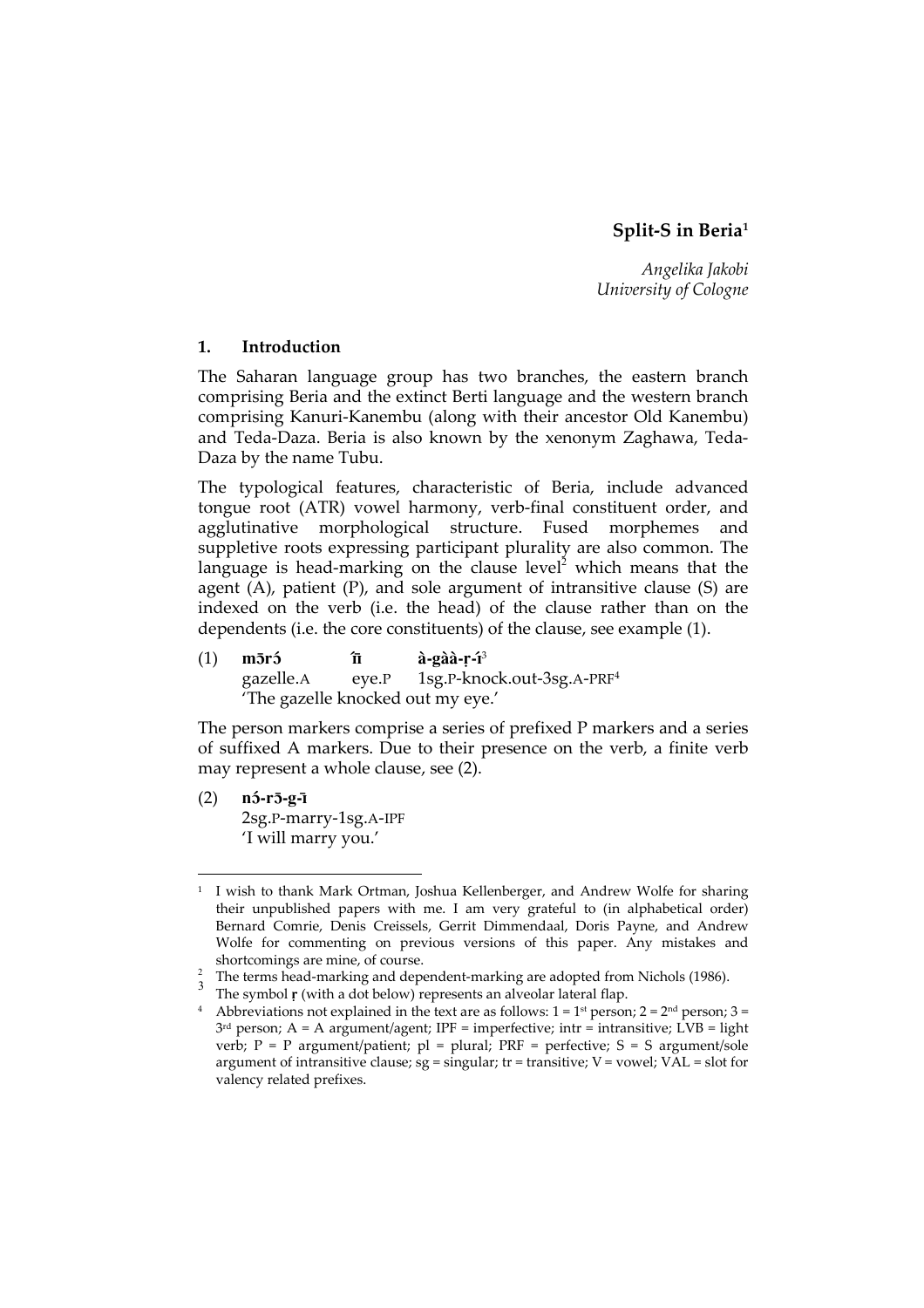The present paper focuses on the person affixes and valency changing prefixes which are involved in the morphosyntactic marking of grammatical relations<sup>5</sup> on verbs. The paper is particularly concerned with intransitive verbs and the differential grammatical treatment of their S arguments. There are two groups of intransitive verbs, i) Sa verbs whose single S argument is treated like the A argument of a transitive clause and ii)  $S_p$  verbs whose single S argument is treated like the P argument of a transitive clause, briefly  $S_a = A$ ,  $S_p = P$ . The presence of different inflection patterns for intransitive verbs is known as split-S or split-intransitivity<sup>6</sup> (Merlan 1985, Mithun 1991). The main point of this paper is that all  $S_p$  verbs have two grammatical arguments though most of these verbs have only one referential argument. Having two grammatical arguments  $S_p$  verbs are formally transitive.  $S_a$  verbs, by contrast, have only one grammatical argument. They are truly intransitive.

# **2. Verb classes**

l.

Before embarking on the main topic of the paper, I will first address the recent reclassification of the major verb classes in Teda and Beria as proposed by Mark Ortman (ms 2003), Joshua Kellenberger (ms 2008), and Maha Abdu El-Dawi (ms 2010). This discussion will be followed by re-analyzing the Beria data in Jakobi & Crass (2004) and Jakobi (2006, 2007, 2010).

Nachtigal (1881: 197) was the first to recognize three different inflectional patterns or conjugation classes in the Saharan languages, i) a class of verbs inflected by subject suffixes, ii) another class where the inflectional morphemes are attached to the light verb **n** ("Hilfsverb")<sup>7</sup> rather than being attached to the lexical verb root, and iii) a third class of

<sup>5</sup> Generally, there are three devices for marking grammatical relations: case markers on the core constituents, constituent order, and participant reference markers on the verb. My paper is concerned with the last-mentioned ones.

<sup>6</sup> As Mithun (1991) points out, apart from split-S and split intransitivity there are several terms, including active, active-neutral, active-inactive, active-static, stativeactive, agentive, and agent-patient. Split-S or split-intransitivity is used in this paper because – in contrast to the other semantically defined terms – it is the most neutral term for the grammatical phenomenon at hand. Wichmann (2008: 4) suggests the alternative term 'semantic alignment' arguing that "it makes little sense to posit a S category, only to have it split up into the subcategories such as Sa and Sp."

<sup>7</sup> In Saharanist tradition, the light verb **n** is known as 'auxiliary' (German 'Hilfsverb'). Both of these terms are inadequate since an auxiliary is combined with a main verb. A light verb, in contrast, has a coverb as its complement which may originate in different word categories. In the Saharan languages, a coverb may be represented by a noun, adjective, ideophone, interjection, or lexemes borrowed from other languages.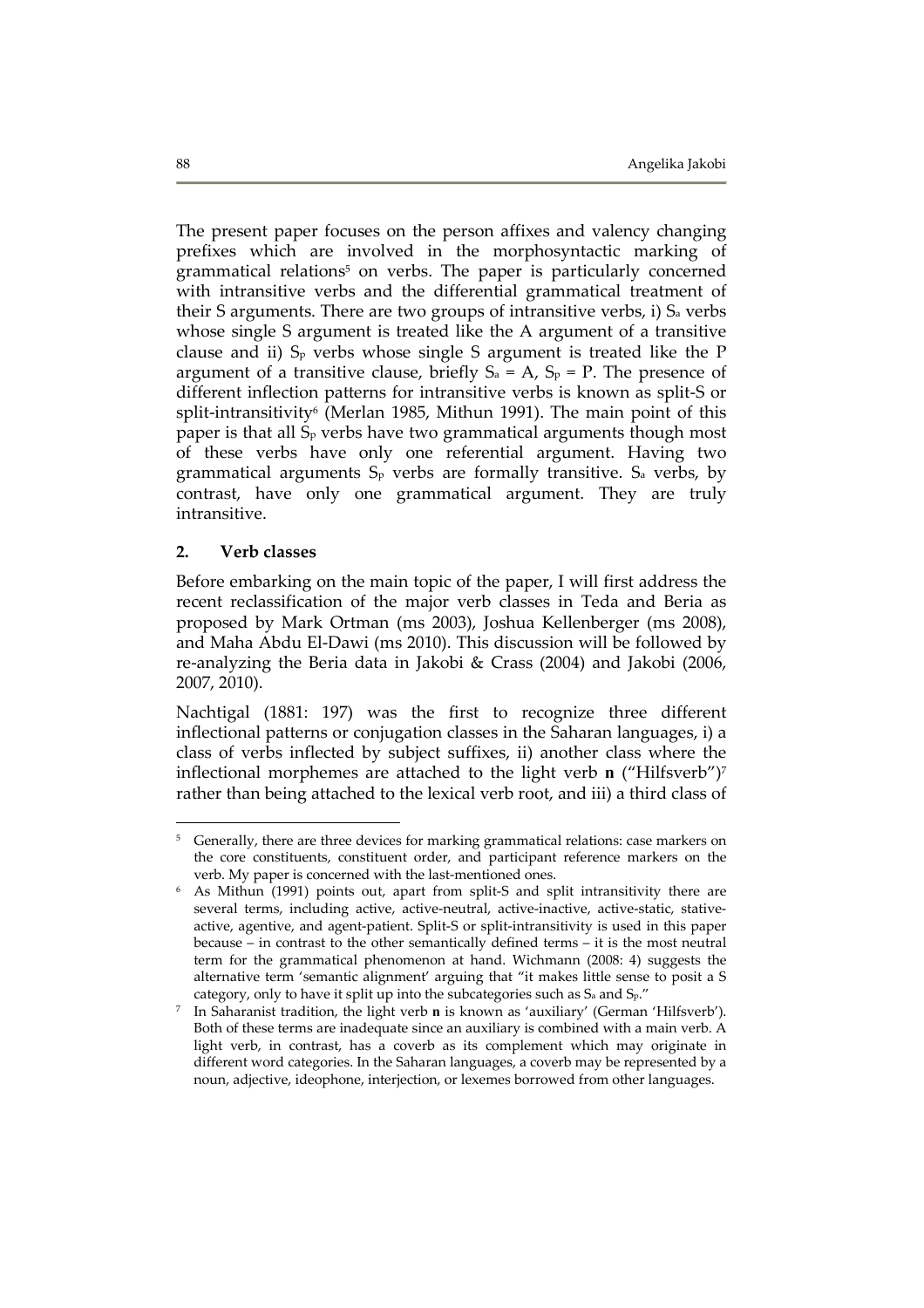verbs inflected by object prefixes. According to Lukas' suggestion, these three conjugation patterns have come to be known as verb class 2, 3, and 1 or rather in roman numerals as II, III, I, respectively (Lukas 1952: 5).

For a long time, the assumption of three verb classes was widely accepted in Saharan language research. Only recently, Ortman (ms 2003) offered convincing evidence of four verb classes. Taking as criterion the position of the affixes that mark nominal forms of Teda verbs, he distinguishes first between a "suffixing" class (marked by **-di/-ti**) and a "prefixing" class (marked by **nd-**). Moreover, on the basis of numerous paradigms and a detailed morphological analysis of the Teda verb inflection, he shows that both the prefixing and the suffixing class further split into two classes differentiated by "semantic transitivity", i.e. the presence of one or two participants.

In their Beria grammar, Jakobi & Crass (2004: 79-82) recognize a group of verbs being morphologically characterized by a light verb ("auxiliaire") which is inflected according to the pattern of class I but they treat it as a subgroup of class III verbs rather than establishing a distinct fourth class.

Ortman's analysis has stimulated Kellenberger's morphological reanalysis of Beria verbs. He, too, comes to the conclusion that there are four rather than three verb classes. He first distinguishes between a class of "integrated" and another class of "detached" lexical verb roots. Verbs of the integrated class have a lexical root to which the inflectional morphemes are directly attached. Verbs assigned to the detached class, in contrast, have a detached entity (which Kellenberger misconceives as "lexical verb root", see below). The inflectional morphemes are not attached to that entity but rather to a light verb ("base verb") that follows it.

Like Ortman, Kellenberger argues that both the integrated and detached class are further split into two subclasses distinguished by "semantic transitivity".

The entity which Kellenberger labels detached lexical verb root is otherwise known as "meaning carrier" (Cyffer 1991) or "morphème lexical", i.e. lexical morpheme (Jakobi & Crass (2004). Note that this morpheme is not a lexical verb root, as Kellenberger claims. Rather, various word categories – nouns, ideophones, interjections, adjectives, borrowings – may serve as a complement of a light verb (Jakobi & Crass 2004: 64f). In recent linguistic literature, 'coverb' is used as a less idiosyncratic term for such an uninflected meaning carrier or lexical morpheme, whereas the inflected entity is labeled 'light verb' (Butt 2003,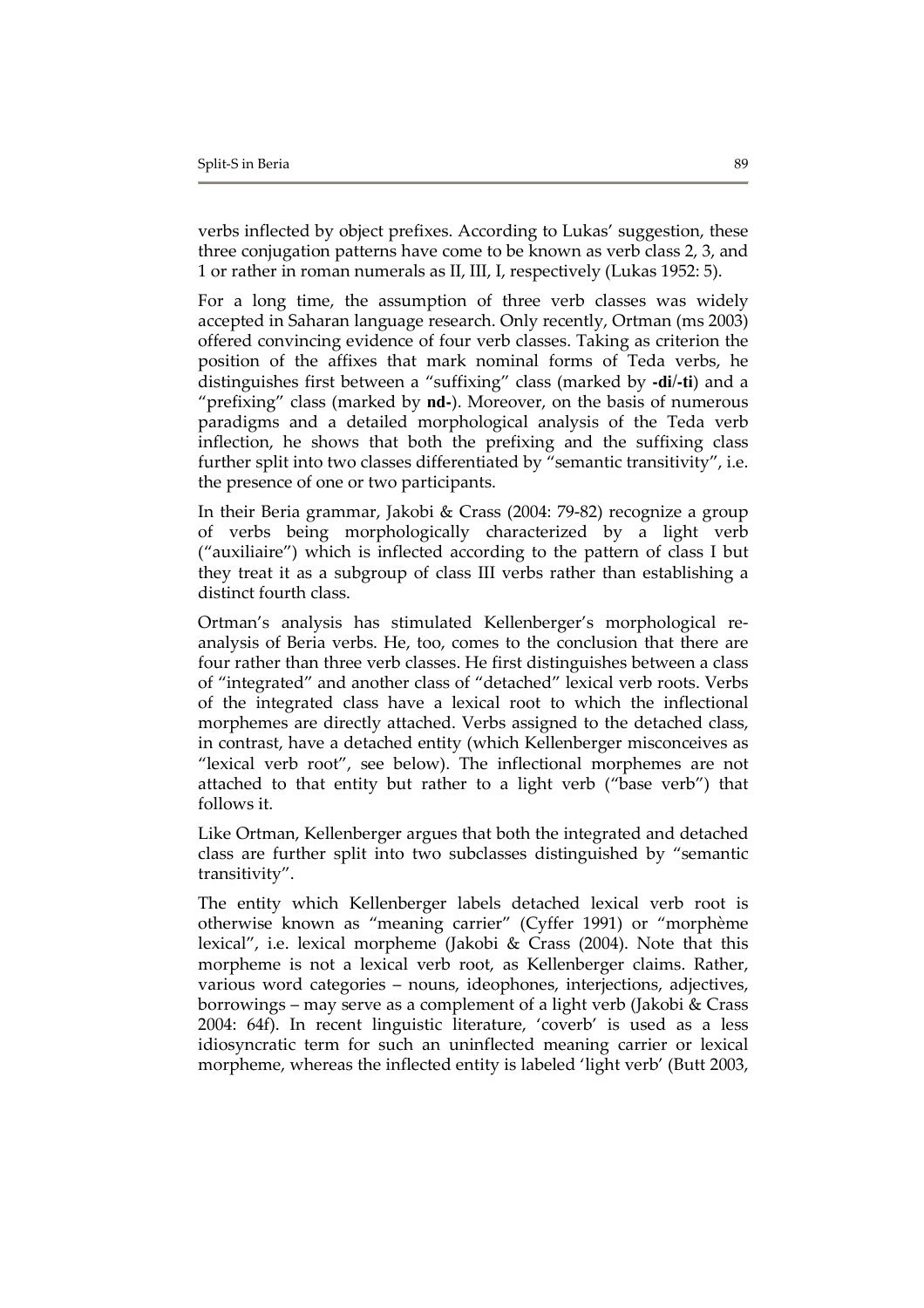Schultze-Berndt 2006). While the coverb expresses the lexical information in a complex predication the light verb provides the base to which the inflectional and derivational morphemes are attached.

In her thesis on the Wegi dialect of Beria, Maha Abdu El-Dawi (ms 2010: 68) recognizes four basic verb classes, too. Her classification rests on two criteria, the presence or absence of the light verb ("auxiliary") and the obligatory presence of an "object" or "subject" morpheme.

Table 1 summarizes the correspondences between the traditional (abbreviated as 'trad') verb classification and Marc Ortman (MO)'s, Joshua Kellenberger (JK)'s, and Maha Abdu (MA)'s classification. I suggest to continue using the traditional roman numerals to distinguish between the major verb classes. In addition to class I, II, and III, the previously unrecognized class IV should be distinguished. There are two reasons for this suggestion: i) Ortman's term "prefixing" class takes its name from the prefixed morpheme marking verbal nouns of class I and II. It may be a useful term for Teda but not for Beria where verbal nouns of class I are mostly marked by the suffix **-na**. Only verbal nouns of class II are marked by a prefix (Jakobi & Crass 2004: 117); ii) Kellenberger's term "detached" is not recommendable. As I have argued above, the detached item is not a lexical verb root, as he claims, but rather a coverb that originates in different word categories.

|      | prefix nd-     | prefix nd- | suffix -ti/-di | suffix -ti/-di |
|------|----------------|------------|----------------|----------------|
| MO   | semant. intr   | semant. tr | semant. tr     | semant. intr   |
|      | integrated     | integrated | detached       | detached       |
| JΚ   | semant. low tr | mostly     | semant. tr     | semant. intr   |
|      |                | semant. tr |                |                |
|      |                |            | light verb     | light verb     |
| MA   | obj prefix     | sbj suffix | sbj suffix     | obj prefix     |
|      | obligatory     | obligatory | obligatory     | obligatory     |
| trad |                | Н          | Ш              | IV (previously |
|      |                |            |                | unclassified)  |

Table 1: Summary of verb classification

One of the problems with Ortman's, Kellenberger's, and Maha Abdu's studies is the use of the terms "subject" and "object" markers, which are - admittedly - also employed by Jakobi & Crass (2004) and Jakobi (2006; 2007, 2010). In fact, these terms are appropriate for a language exhibiting a nominative-accusative system, in which the single S argument of an intransitive clause is aligned with the A argument of a transitive clause and where the P argument is marked differently. That system is often briefly described in the formula,  $S = A \neq P$ .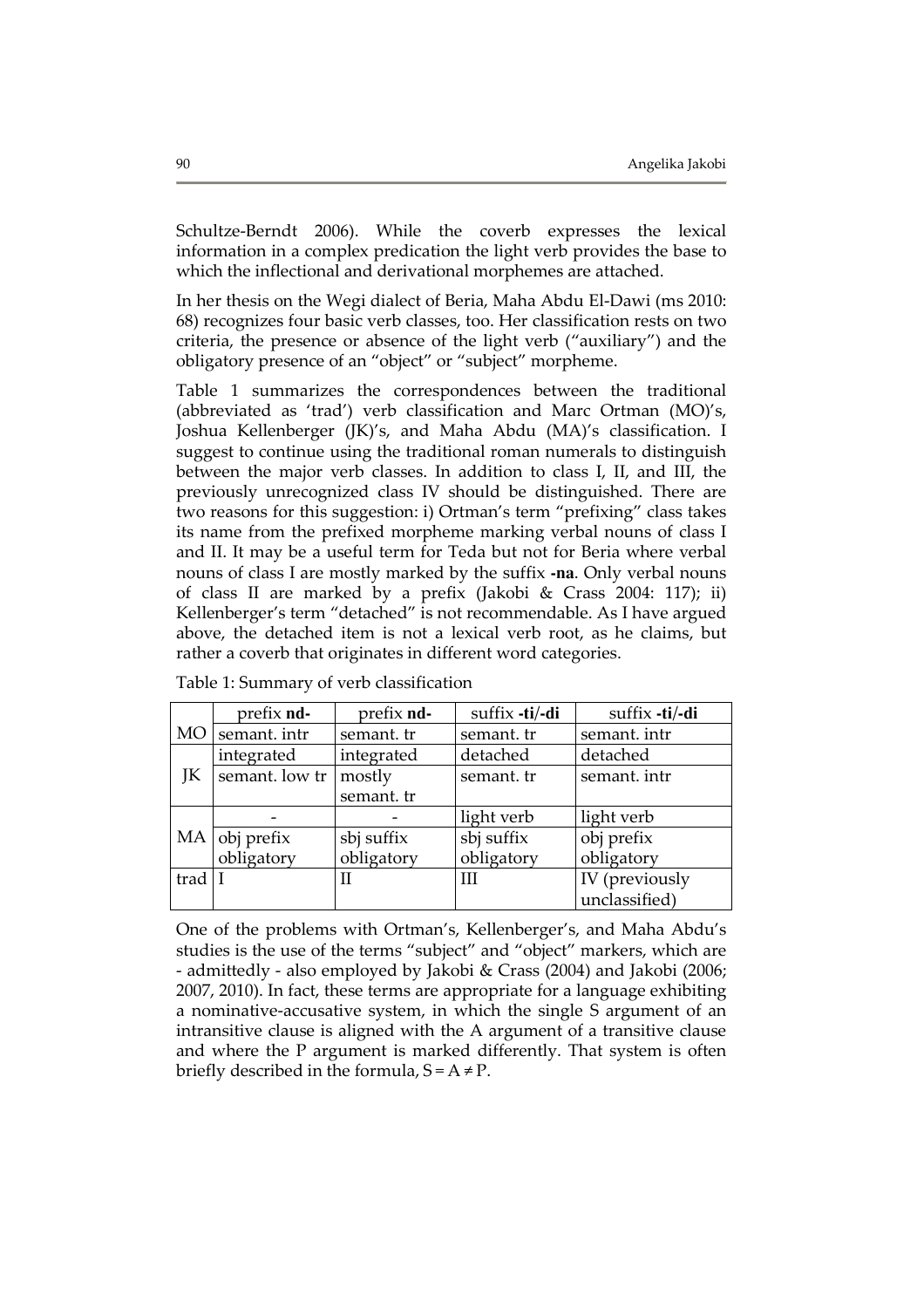However, as Creissels (2006/07: 277) has rightly pointed out, the terms "subject" and "object" marker obscure "the split intransitive nature of argument indexation". Verbs of intransitive clauses divide into two groups, i) verbs whose single S argument is aligned with the A argument of a transitive clause and ii) verbs whose single S argument is aligned with the P argument. Following Creissels' suggestion, the person markers that encode both Sa and A will be termed A markers, and those encoding  $S_p$  and P will be termed P markers. Furthermore, verbs whose S argument is aligned with A will be labeled Sa verbs and those whose S argument is aligned with P will be termed  $S_p$  verbs (Creissels 2007). In the next sections, first the series of P and A markers are discussed and then the split-S alignment system. The language data orginate from my own fieldwork on the Kube dialect of Beria.

## **3. P markers and A markers**

The series of prefixed P markers and suffixed A markers are presented in table 2. The series of P markers exhibits a rather symmetric pattern. There is a nasal prefix **n-** marking the 2sg and 2pl P. When **n-** attaches to a 2pl form the verb is additionally marked by tone. There is zero marking both for the 3sg and 3pl P. Because of the symmetry but also because of comparative evidence from Teda where the 1sg and 1pl is **d-**, it is assumed that the corresponding 1sg P prefix **\*t(V)-** is lost in Beria.

The series of suffixed A markers includes **-g** for the 1sg, **-n** for the 2sg, **-d** for the 1pl, and **-b** for the 2pl. The 3sg and 3pl A marker has three allomorphs, **-r**, **-n**, and zero. The distribution of these allomorphs is partly lexicalized, zero marking often occurring in the perfective aspect form, see table 7. Zero is also determined by the phonological environment, **-r** being deleted when it is preceded by a consonant, see table 4 (Jakobi & Crass 2004: 58). The prefix **k(V)-** is an additional A marker which is, however, restricted to the 3<sup>rd</sup> person perfective form of agentive verbs.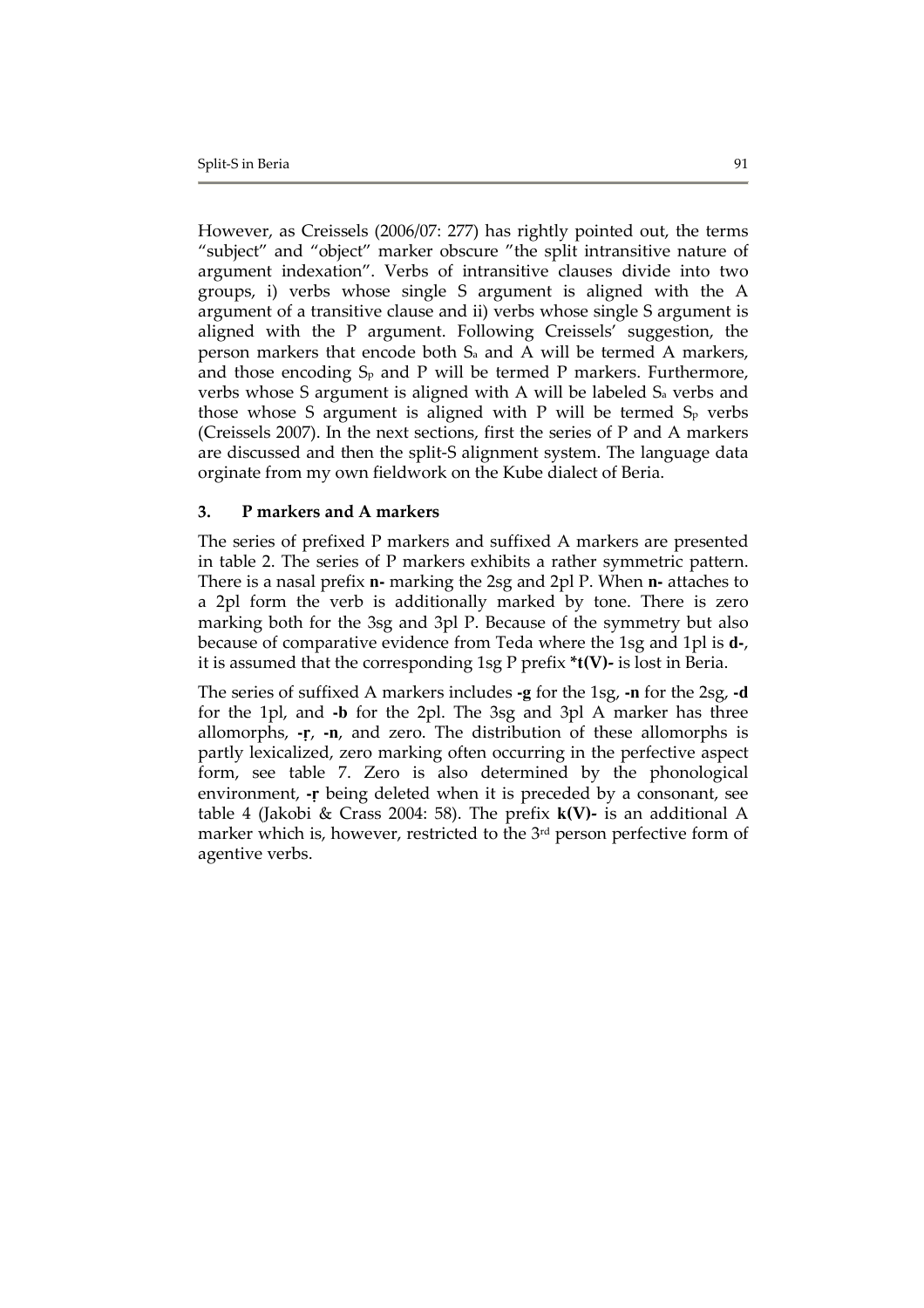Table 2:  $P$  and A markers<sup>8</sup>

|    |   | P markers                                  | A markers           |
|----|---|--------------------------------------------|---------------------|
|    |   |                                            |                     |
|    | 1 | $  \emptyset(V) - \langle *t(V) - \rangle$ | -g                  |
| sg |   | $2 \ln(V)$ -                               | -n                  |
|    | 3 | Ø                                          | $-r, -n, \emptyset$ |
|    | 1 | $t(V)$ -                                   | -d                  |
| pl |   | $2 \ln(V)$ -                               | -b                  |
|    | 3 | Ø                                          | $-r, -n, \emptyset$ |

## **4. Split-S**

l.

This section deals with the split-S system showing in section 4.1. the semantic alignment of S with P and then in section 4.2. the alignment of S with A. While there are only two inflectional patterns for S<sub>a</sub> verbs depending on whether they are based on a lexical verb root (class II) or on a coverb plus light verb (class III), there is considerable complexity regarding the inflectional patterns of  $S_p$  verbs. This is due to three facts. First,  $S_p$  verbs occur both in class I and IV. Second, the lexical verb root and the light verb to which the P and A markers attach may be extended by a **k(V)-**, **t(V)-**, or **s(V)-** prefix. These prefixes have to do with increased or decreased valency. Third, the number of arguments does not necessarily match the single participant in an event designated by a S<sup>p</sup> verb.

To facilitate the comparison of the different inflectional patterns, all tables display the same arrangement. The verb forms based on lexical roots (class I and II) are broken down into their morphological components. Except for Sa verbs which do not have a P marker slot, there are five slots, i) a P marker slot, ii) a slot for one of the valency related prefixes **k(V)-**, **t(V)-**, or **s(V)-**<sup>9</sup> , iii) a slot for the lexical verb root, iv) an A marker slot, and v) a TAM morpheme slot. In case of verbs based on coverbs plus light verb (class III and IV), there is an additional slot for the coverb which appears in initial position, the light verb filling the same slot as the lexical root of class I and II verbs.

<sup>8</sup> For phonotactic reasons, consonantal prefixes in Beria are extended by a vowel V when they precede a consonant. The quality of that vowel is predictable from the phonological context.

<sup>9</sup> The fact that **k(V)-**, **t(V)-**, and **s(V)-** share the same slot was first recognized by Andrew Wolfe in his insightful paper "Splits in the middle. On the confluence of split intransitivity and middle voice systems (ms 2010)."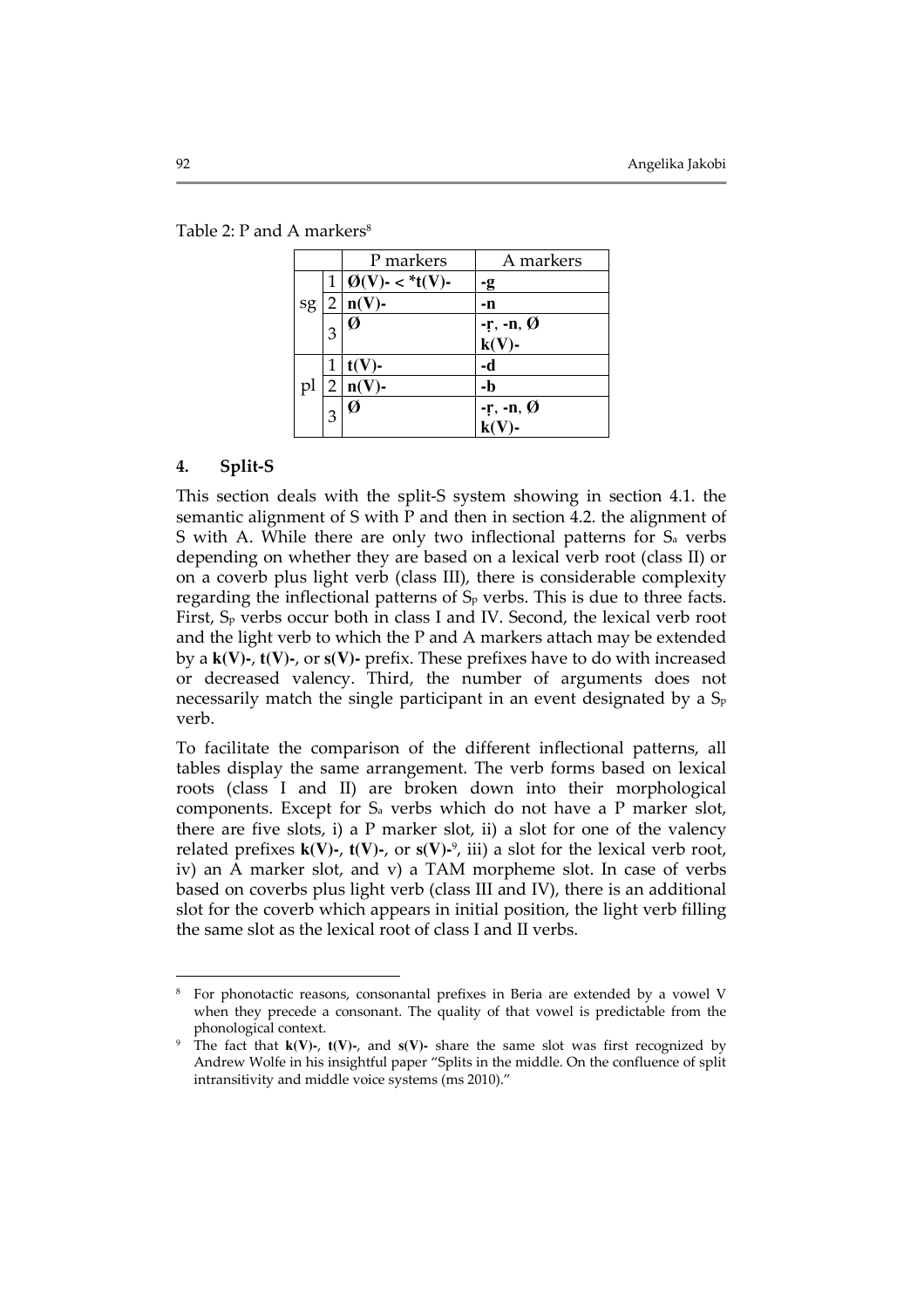The morphophonological alternations of the verb root and its affixes are mainly due to assimilatory processes, the voicing of voiceless consonants in intervocalic position, and metathesis. The surface realisation of the verb forms is shown in the last but one column. Tone is not considered. The verbs are provided by their singular forms only. This decision was taken because the inflectional paradigms often involve different suppletive roots for singular and plural forms which would unnecessarily complicate the analysis proposed here.

In order to facilitate the comparison of transitive (two participants) and intransitive (one participant) verbs, first some inflectional forms of the transitive verb **bor** $\frac{I}{k}$  **boro** 'tell' are offered in table 3. There are three sets of inflected forms. The first set shows the alternation of the A markers  **g**, **-n**, **-** with the 3rd person P being marked by zero. The second set illustrates the alternation of the P markers. Note that the **k(V)-** prefix displayed in the third set occurs solely in the  $3<sup>rd</sup>$  person A form of the perfective aspect. In the perfective aspect forms of **bu**-, the A marker is deleted (i.e. zero).

| $\overline{P}$ | VAL  | Root                   | А           | <b>IPF</b>  | realized as |                   |
|----------------|------|------------------------|-------------|-------------|-------------|-------------------|
| Ø              | Ø    | bσ                     | g           | I           | bogi        | I tell him/her    |
| Ø              | Ø    | bo                     | $\mathbf n$ | I           | boni        | you tell him/her  |
| Ø              | Ø    | bo                     | TM          | I           | bori        | s/he tell him/her |
|                |      |                        |             |             |             |                   |
| ØV             | Ø    | bʊ                     | $\mathbf n$ | $\mathbf I$ | aboni       | you tell me       |
| nV             | Ø    | $\mathbf{b}\mathbf{v}$ | g           | I           | nabogi      | I tell you        |
| ØV             | Ø    | bo                     | r           | I           | abori       | s/he tells me     |
| nV             | Ø    | bo                     | r           | I           | nabori      | s/he tells you    |
|                |      |                        |             | PRF         |             |                   |
| ØV             | k(V) | bo                     | Ø           | I           | agobor      | s/he told me      |
| nV             | k(V) | bʊ                     | Ø           | I           | nagobor     | s/he told you     |
| Ø              | k(V) | bo                     | Ø           | I           | kobor       | s/he told him/her |

Table 3: Two argument verb **bori/koboi** 'tell'

#### 4.1. Sp verbs

There are two major groups of  $S_p$  verbs, those being based on a lexical verb root and those being based on a coverb plus light verb.  $S_p$  verbs with a lexical verb root (class I) divide into four inflectional patterns, P**k(V)**-Root-A-, P-**s(V)**-Root-A-, P-**t(V)**-Root-A-, and P-Root-A-. Sp verbs based on a coverb plus light verb (class IV) either display the patterns Coverb-P-**k(V)**-LVB-A- or Coverb-P-**t(V)**-LVB-A- (see section 4.1.5. and 4.1.6.).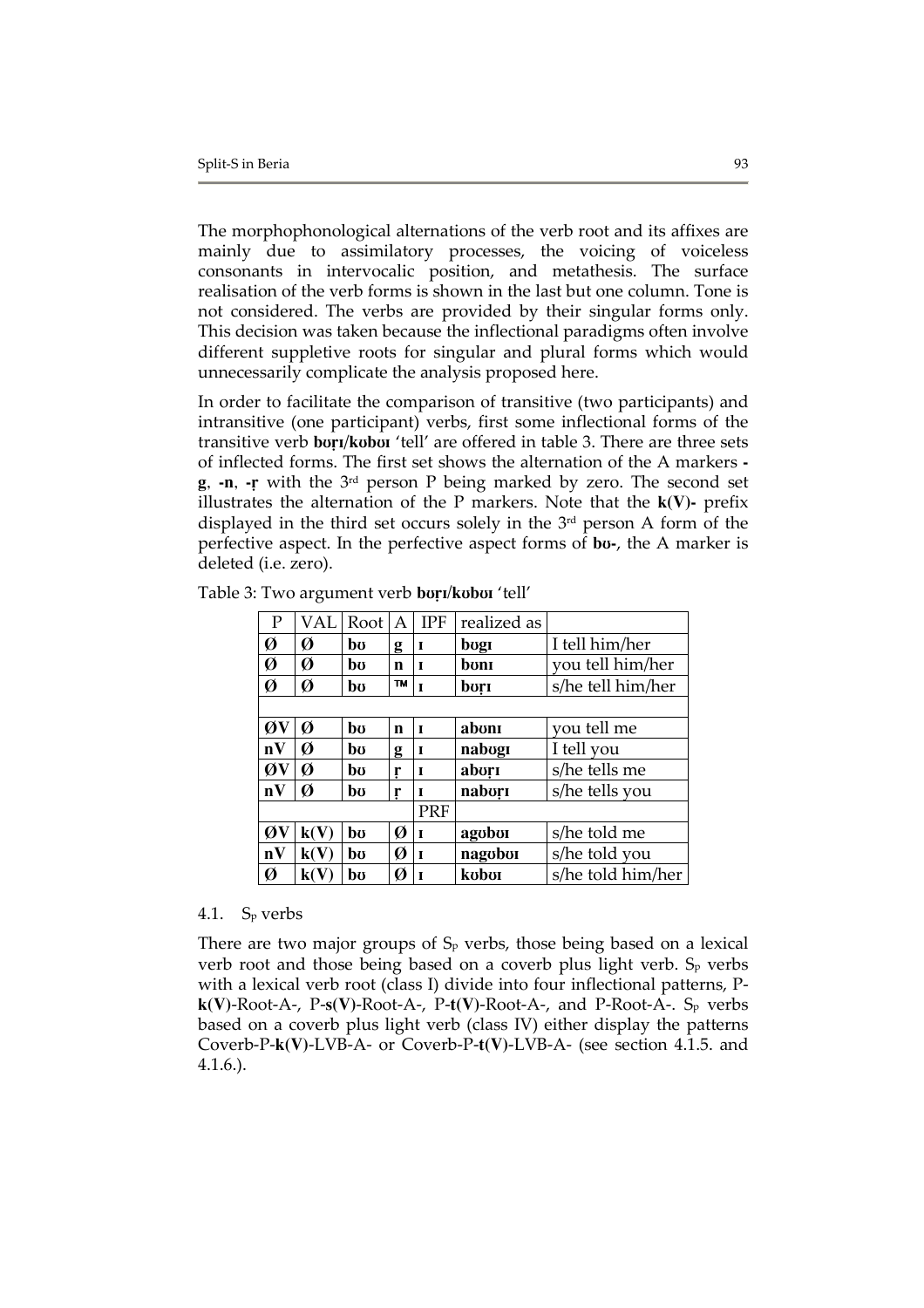### 4.1.1. P-**k(V)**-Root-A- (class 1)

In the available data, the P-**k(V)**-Root-A- pattern is attested only by three S<sub>p</sub> verbs (quoted in the 3<sup>rd</sup> person imperfective/perfective forms), **m**/**km** 'hurt'<sup>10</sup> , **sa‹‹**/**k‹saa‹** 'toil, struggle', **tar‹**/**k‹tar‹** 'be enough'.

As shown in table 4, the **k(V)-** prefix is restricted to the 3rd person A forms of the perfective. This suggests that **m**/**kini**, sar<sup>*M*</sup><sup>*k*</sup>**kisaai**, and **tarı/kıtarı** are based on such a 3<sup>rd</sup> person A forms.<sup>11</sup>

| P  | VAL                      | Root         | A | <b>IPF</b>     | realized as |                  |
|----|--------------------------|--------------|---|----------------|-------------|------------------|
| ØV | Ø                        | $\mathbf{m}$ | Ø |                | <b>EINI</b> | it hurts me      |
| nV | Ø                        | $\mathbf{m}$ | Ø |                | neini       | it hurts you     |
| Ø  | Ø                        | $\mathbf{m}$ | Ø |                | InI         | it hurts her/him |
|    |                          |              |   | PRF            |             |                  |
| ØV | $\mathbf{k}(\mathbf{V})$ | m            | Ø | $\blacksquare$ | Egini       | it hurt me       |
| nV | k(V                      | m            | Ø | $\blacksquare$ | negini      | it hurt you      |
| Ø  |                          | m            |   |                | kını        | it hurt her/him  |
|    |                          |              |   |                |             |                  |

Table 4: Two argument S<sub>p</sub> verb **m**/**km** 'hurt'

On first sight **m**/*km*<sup>*'hurt'* looks like a normal transitive verb displaying</sup> two grammatical arguments as the comparison with the perfective forms of **b͋**/**kÍbÍ‹** 'tell' in table 3 shows. The A marker is deleted (zero) because the root **in** ends in a consonant. In contrast to **buri/kubui** 'tell' whose agentive argument is encoded in an A marker, the argument referring to the animate participant of events designated by  $\text{nn/knn}$ , **sai**<sup>**<sup>th</sup>**</sup>*l***ksaai**, and **tari**/**kitari** is encoded in a P marker, suggesting that the participant plays a patient-like role.

### 4.1.2. P-**s(V)**-Root-A- (class I)

l.

The **s(V)-** prefix is restricted to imperfective forms. It is assumed that **s(V)**- originally used to be a valency decreasing<sup>12</sup> (more precisely an anti-

<sup>&</sup>lt;sup>10</sup> The verb 'hurt' was elicitated within the clause 'The foot hurt(s) me/you/him'. The corresponding Beria clause has a 3rd person A marker cross-referencing the agent-like participant (i.e. the hurting foot) whereas a P marker cross-references the animate experiencer.

<sup>11</sup> As **k(V)-** occurs on 3rd person perfective forms only, Jakobi & Crass (2004: 55) consider this prefix to be a secondary aspect marker. Important for the identification of **k(V)-** is, however, its occurrence in the valency slot of agentive verbs. This suggests that **k(V)** is a portmanteau morpheme marking the 3<sup>rd</sup> person A, increased valency, and also perfective aspect. The correlation between perfective aspect and agency requires further research, however.

<sup>12</sup> As the prefix **s(V)-** is restricted to the imperfective forms of class I verbs, Jakobi & Crass (2004: 55) consider it as a secondary aspect marker. However, since **s(V)-** fills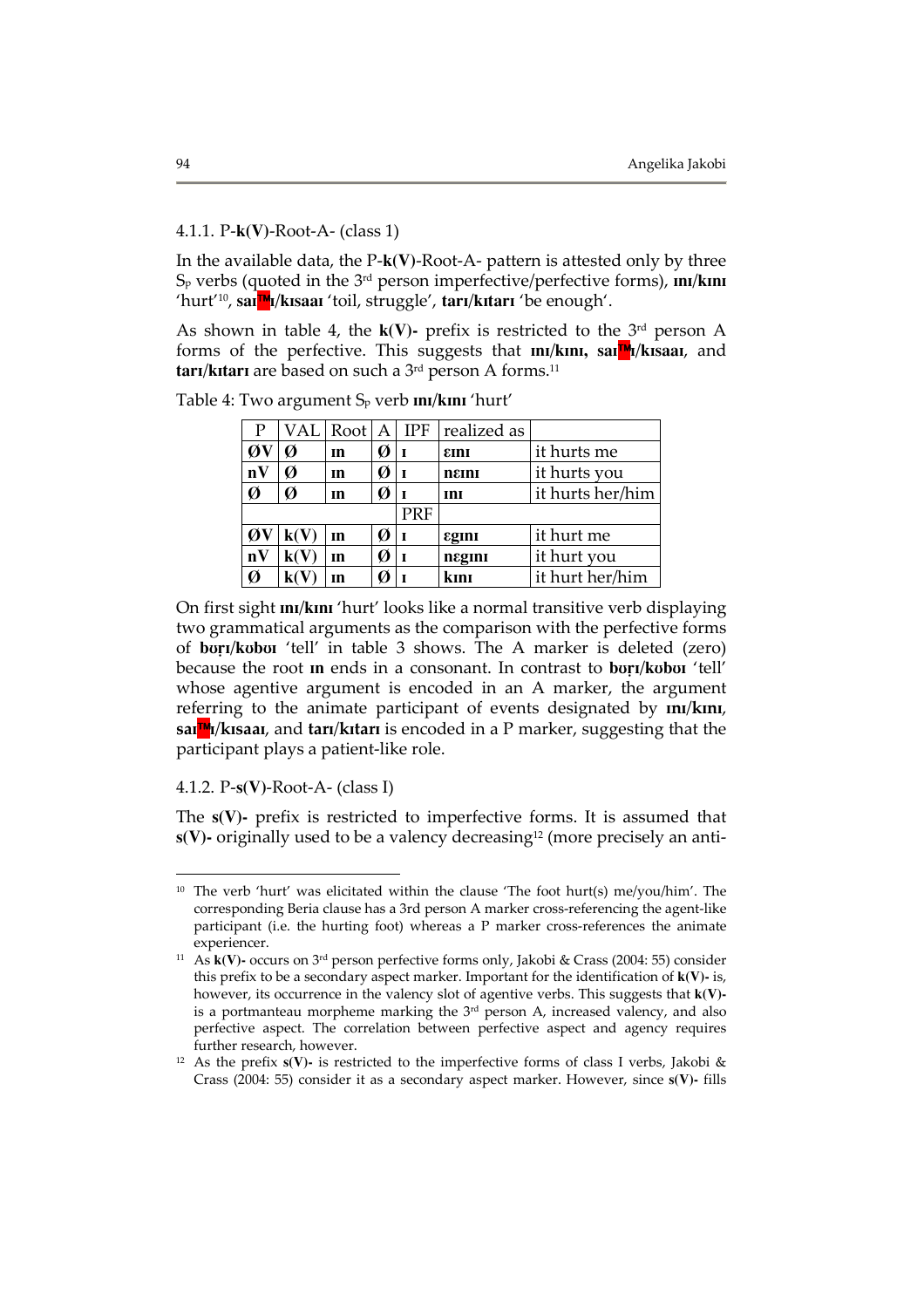l.

causative) prefix employed to derive intransitive from transitive verbs<sup>13</sup>, as still attested by the suppletive verb roots **ni-** and **n͋-**, see table 5 and 6. The choice between these class II roots depends on number, **ni-** 'kill' being associated with a singular P marker and **n͋-** 'kill' with a plural P marker. From these roots the class I verbs  $*$ **s(V)-ni-** 'die'<sup>14</sup> and **s(V)-n** $\sigma$ -'die' are derived by **s(V)-** which requires the single argument S to be encoded in a singular or plural P marker, respectively.

|              | 'die' (singular P markers) |                       |                            |   |                             |                    |  |
|--------------|----------------------------|-----------------------|----------------------------|---|-----------------------------|--------------------|--|
| P            | VAL                        | Root                  | $\boldsymbol{A}$           |   | <b>IPF</b> realized as      |                    |  |
| ØV           | s(V)                       | ni > in               | $\boldsymbol{\emptyset}$   | i | esini                       | I die              |  |
| nV           | s(V)                       | ni > in               | $\boldsymbol{\mathcal{O}}$ | i | nesini                      | you (sg) die       |  |
| Ø            | s(V)                       | $ni > in   \emptyset$ |                            | i | sini                        | s/he dies          |  |
|              |                            |                       |                            |   | 'kill' (singular P markers) |                    |  |
| $\mathbf{P}$ | <b>VAL</b>                 | Root                  | Α                          |   | IPF realized as             |                    |  |
| ØV           | Ø                          | ni                    | r                          | Ť | eniri                       | s/he kills me      |  |
| nV           | Ø                          | ni                    | r                          |   | neniri                      | s/he kills you     |  |
| Ø            | Ø                          | ni                    | r                          |   | niri                        | s/he kills him/her |  |

Table 5: Derivation of **s-in-** 'die' from **ni-** 'kill'

Table 6: Derivation of sv-nu-'die' from nu-'kill'

|              | 'die' (plural P markers) |      |   |   |                           |                    |  |
|--------------|--------------------------|------|---|---|---------------------------|--------------------|--|
| $\mathbf{P}$ | VAL                      | Root | A |   | <b>IPF</b> realized as    |                    |  |
| tV           | s(V)                     | nui  | r | I | tosonoiri                 | we die             |  |
| nV           | s(V)                     | nui  | r | I | nosunuiri                 | you (pl) die       |  |
| Ø            | s(V)                     | noi  | r | I | <b>SUNUIFI</b>            | they die           |  |
|              |                          |      |   |   | 'kill' (plural P markers) |                    |  |
| P            | VAL                      | Root | Α |   | IPF realized as           |                    |  |
| Ø            | Ø                        | nui  | d | I | noidi                     | we kill them       |  |
| Ø            | Ø                        | noi  | b | I | noıbı                     | you (pl) kill them |  |
| Ø            | Ø                        | noi  | r | I | noiri                     | they kill them     |  |

Except for the derived class I verbs \***s(V)-ni-** and **s(V)-noi-** 'die', other verbs marked by the **s(V)-** prefix do not have a counterpart in class II.

the valency slot it is better considered as portmanteau morpheme marking both decreased valency and imperfective aspect.

<sup>&</sup>lt;sup>13</sup> Apart from decreasing valence,  $s(V)$ - also has valence increasing function. This is attested by class III verbs which acquire a causative reading when derived by **s(V)-** (Jakobi & Crass 2004: 91).

<sup>14</sup> Due to phonotactic restrictions, the **s(V)-** prefix triggers the verb root **ni-** to metathesize and to be realized as **in-**. Due to the consonant-final root, the 3rd person A marker **r** is deleted, see table 5.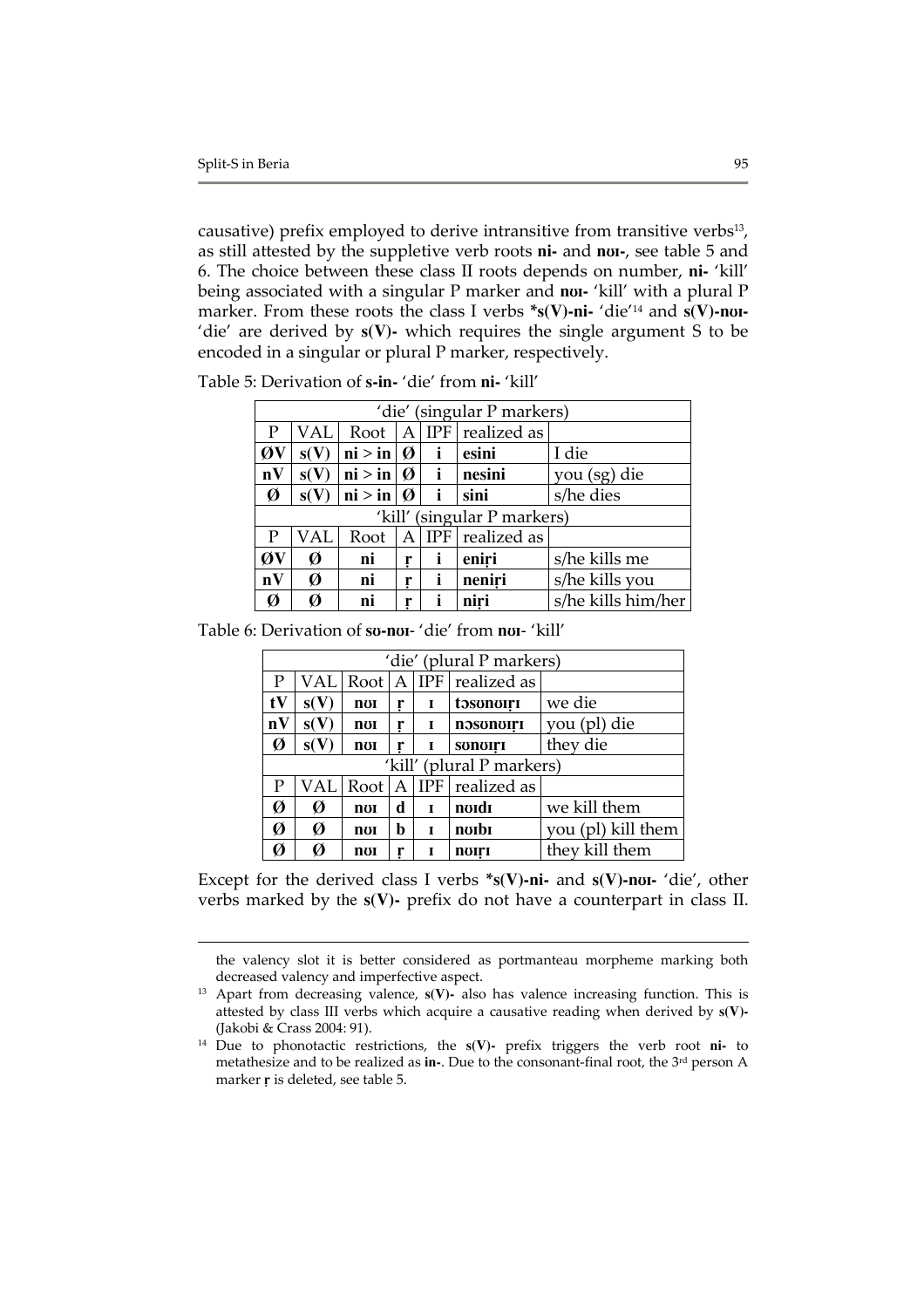Therefore the prefix on the imperfective forms of the verbs displayed in table 7 is considered to be a frozen rather than a productive derivational morpheme. The verb roots marked by '(ZF)' are drawn from Fadoul Khidir (2005). All other verbs are quoted in the  $3<sup>rd</sup>$  person form of the imperfective and perfective aspect.

| Imperfective                      | Perfective                      | Gloss                          |  |
|-----------------------------------|---------------------------------|--------------------------------|--|
| s-aba-, s-ʊba-  <br>baa- $(ZF)$   |                                 | reach a place before nightfall |  |
| sa-gao-r-1                        | gau-r-I                         | dose, drowse                   |  |
| s-argo-r-I                        | argo-r-1                        | rest, spend the day            |  |
| s-aʊ-                             | $av - (ZF)$                     | stop producing milk            |  |
| s-av-n-1                          | av-n-i                          | stop, stand                    |  |
| s-awai-r-i                        | awaa-r-1                        | learn                          |  |
| ร-วmข-                            | $\mathbf{om}$ . $(ZF)$          | become frail                   |  |
| se-he-                            | $h\epsilon$ - (ZF)              | brood                          |  |
| $S-EL-$                           | $\epsilon I$ - (ZF)             | deny oneself a meal            |  |
| s-ei-r-i                          | ei-r-i                          | return                         |  |
| s-en-n-ı                          | $en-n-1$                        | stay (sg P marker)             |  |
| $s$ - $1g\varepsilon$ - $r$ - $1$ | $gr. 0 - r$                     | lie down, sleep                |  |
| $s$ - $m\varepsilon$ - $r$ - $r$  | $mE-T-I$                        | forget                         |  |
| $S-I-T-I$                         | ti-Ø-i                          | go, go to                      |  |
| s-iye-r-i                         | jie-r-i                         | cry, weep                      |  |
| s-orgu-r-I                        | orgu-r-i                        | stay (pl P marker)             |  |
| s-ou-r-i                          | ou-r-i                          | enter, dress (sg P marker)     |  |
| so-bai-r-i                        | baro-Ø-1                        | swell                          |  |
| so-goa-r-I                        | kva-r-ı                         | dry                            |  |
| sʊ-gʊr-Ø-ɪ                        | kvr-Ø-1                         | get lost                       |  |
| so-ma-r-1                         | $ma-O-I$                        | ripen                          |  |
| <b>SU-NU-</b>                     | $\mathbf{n}\mathbf{v}$ - $(ZF)$ | mourn                          |  |

Table 7: Sp verbs with the P-**s(V)**-Root-A- pattern

The majority of verbs inflected by the P-**s(V)**-Root-A-pattern have one referential argument (referring to the single participant) but they formally display two grammatical arguments encoded in the P and A marker. They resemble transitive verbs, as illustrated in table 8. Lacking a second referent, the argument indexed by the 3<sup>rd</sup> person A marker is considered to be an impersonal agent.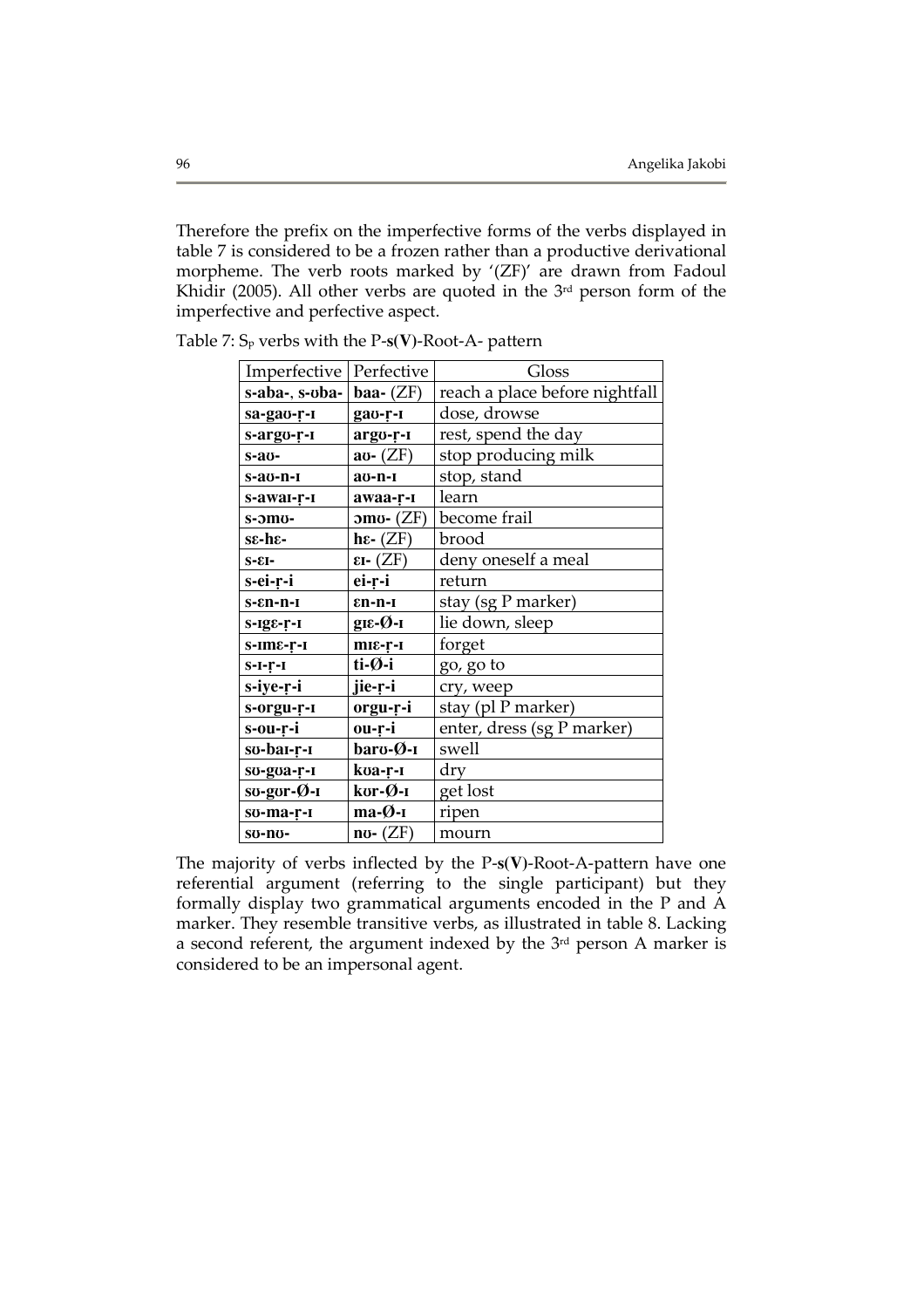| P  | VAL  | Root | A | <b>IPF</b> | realized as |            |
|----|------|------|---|------------|-------------|------------|
| ØV | s(V) | gau  | ŗ | 1          | asagaori    | I dose     |
| nV | s(V) | gau  | r | 1          | nasagaori   | you dose   |
| Ø  | s(V) | gau  | ŗ |            | sagaori     | s/he dose  |
|    |      |      |   | <b>PRF</b> |             |            |
| ØV | Ø    | gau  | ŗ | ī          | agauri      | I dosed    |
| nV | Ø    | gau  | ŗ | I          | nagaori     | you dosed  |
| Ø  | Ø    | gau  | r |            | gauri       | s/he dosed |

Table 8: Two argument S<sub>p</sub> verb sagauri/gauri 'dose'

However, a few verbs in table  $7 - s$ -awai- 'learn',  $s$ -ime- 'forget', and s**ou-**'enter, dress' ‒ have two participants. They are characterized by three grammatical arguments. The argument that refers to the animate participant is indexed by a P marker thus signaling that the participant has patient-like properties, it is affected and it lacks control. The second argument referring to the entity being learnt, forgotten, or entered is morphologically unmarked, see **béríá** in (3). Its status as P argument is reflected by the fact that it takes the clitic P focus marker, as Jakobi (2010) shows. The third argument is a non-referential one being indexed by the 3rd person A marker, representing an impersonal agent.

 $(3)$  **béríá**  $\emptyset$ **-áwáá-r-î**  Beria.P 1sg.P-learn-3sg.A-PRF 'I have learnt Beria.'

4.1.3. P-t(V)-Root-A- (class I)

This inflectional pattern is characteristic for two groups of verbs. In one group **t(V)**- is employed as a productive valency decreasing derivational morpheme, in the other group **t-** (or **d-**) is frozen.

### 4.1.3.1. P-**t(V)**-Root-A- (**t(V)**- productive)

Table 9 displays an  $S_{\rm F}$  verb extended by the valency decreasing  $t(V)$ prefix which requires the single participant to be cross-referenced by a P marker. When attached to a transitive verb such as **ja-** 'hide' the verb has a reflexive reading, as illustrated by 'hide (oneself)'. Despite of the fact that only one participant is involved in the hiding event, the derived verb formally displays two grammatical arguments, the referential one indexed by P, the non-referential argument indexed by the  $3<sup>rd</sup>$  person A marker.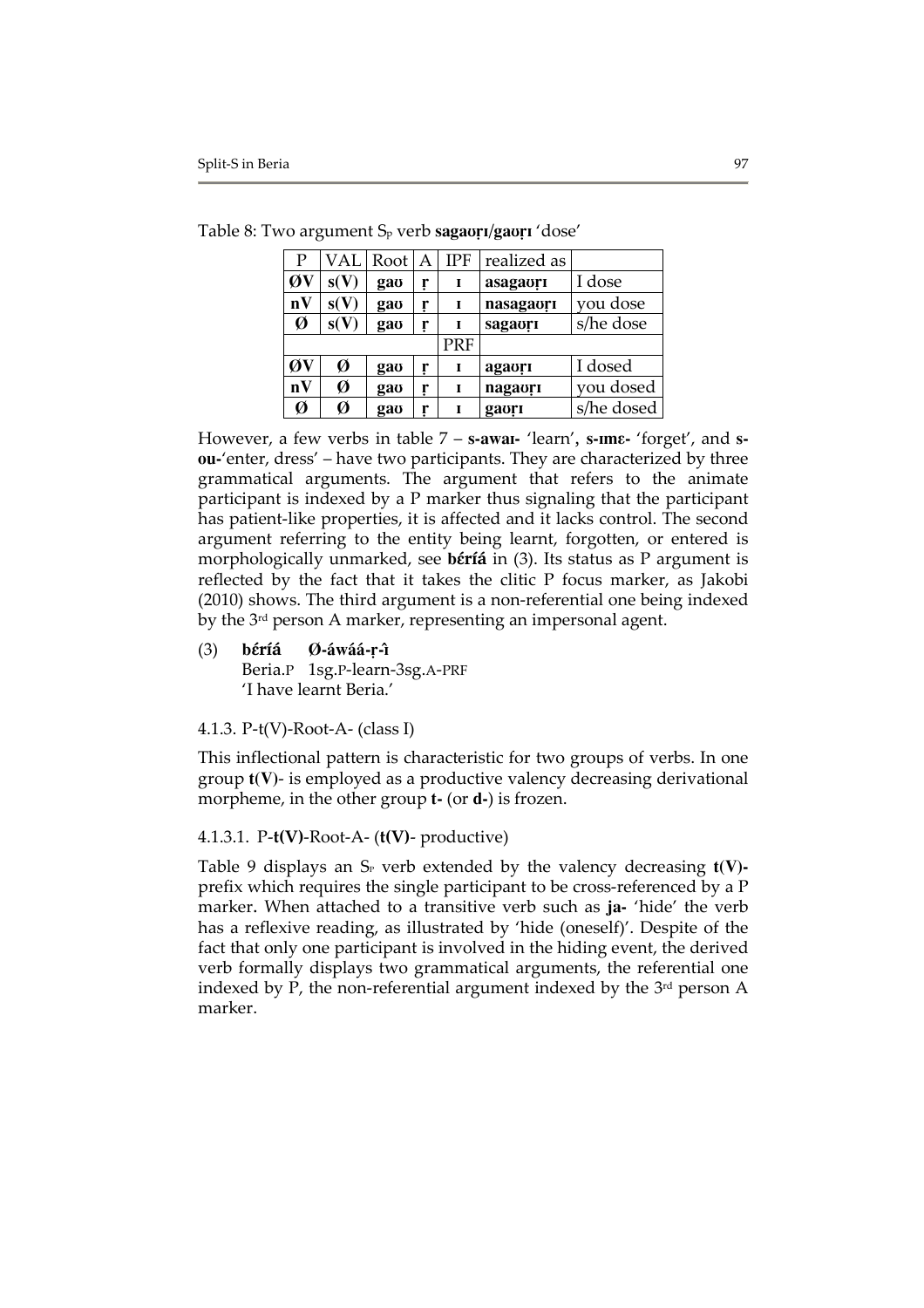| P  |    |  | $ VAL $ Root $ A $ IPF   realized as |            |
|----|----|--|--------------------------------------|------------|
| ØV | ja |  | adajarı                              | I hide     |
| nV | ia |  | nadajarı                             | you hide   |
| Ø  | ia |  | tajarı                               | s/he hides |

Table 9: Two argument S<sub>p</sub> verb **tajari** 'hide' (**t**(**V**)- productive)

Other verbs attesting the productive valency decreasing function of **t(V)** are **t-ofoi-** 'turn (oneself) round', **ta-du-** 'shave (oneself)', **ta-tur-** 'pour on oneself'.

The **t(V)-** prefix is also attested deriving intransitive class IV verbs from class III verbs (see below section 4.1.6.).<sup>15</sup>

### 4.1.3.2. P-**t-**Root-A- (**t** ~ **d** frozen)

A conspicuous feature of the  $S_p$  verbs in this group is that they have an alveolar plosive, **t** or **d**, in root-initial position, as table 10 shows. The alternation of **t** and **d** is not conditioned by the phonological environment but appears to be lexicalized. These consonants resemble the valency decreasing **t(V)-** prefix introduced in section 4.1.3.1. (Jakobi & Crass 2004: 87-90). In addition, some verbs, **dara‹** 'fight, wrestle', **dar‹** 'pay blood money', darsini 'gather', torui 'play', tereri 'take a bath' begin in dar, tor, or ter. They are reminiscent of the dVr- prefix which designates inherently reciprocal events (Jakobi 2010). Since corresponding verb roots without initial **t**, **d**, **dar**, **tor**, **ter** are missing, however, there is no evidence of the productive derivational function of these elements. Hence they are regarded as frozen prefixes.

| Imperfective Perfective                             |                               | Gloss                        |  |
|-----------------------------------------------------|-------------------------------|------------------------------|--|
| da <sub>I</sub> -r-I                                | $dara-\emptyset-\iota$        | fight, wrestle (pl P marker) |  |
| $dar-Ø-I$<br>da <sub>I</sub> -r-I                   |                               | pay blood money              |  |
| darsi-n-I                                           | darsi-n-i                     | gather, meet (pl P marker)   |  |
| debe-r-I                                            | $d\epsilon b\epsilon - Q - I$ | enter, dress (pl P marker)   |  |
| degere-r-I                                          | $degree-$ <i>O-I</i>          | jump up                      |  |
| tov-r-i                                             | $toru-Q-I$                    | play                         |  |
| tei-n-i<br>tei-n-i                                  |                               | be/get big, grow             |  |
| $t$ <i>ere-<math>\emptyset</math>-i</i><br>tere-r-I |                               | take a bath                  |  |

Table 10:  $S_p$  verbs with the P-t-Root-A- pattern ( $t \sim d$  frozen)

l.

<sup>15</sup> The **t(V)-** prefix has, in fact, two values, it either decreases or increases the valence of the verb (Jakobi & Crass 2004: 87-91, Maha Abdu el-Dawi 2010).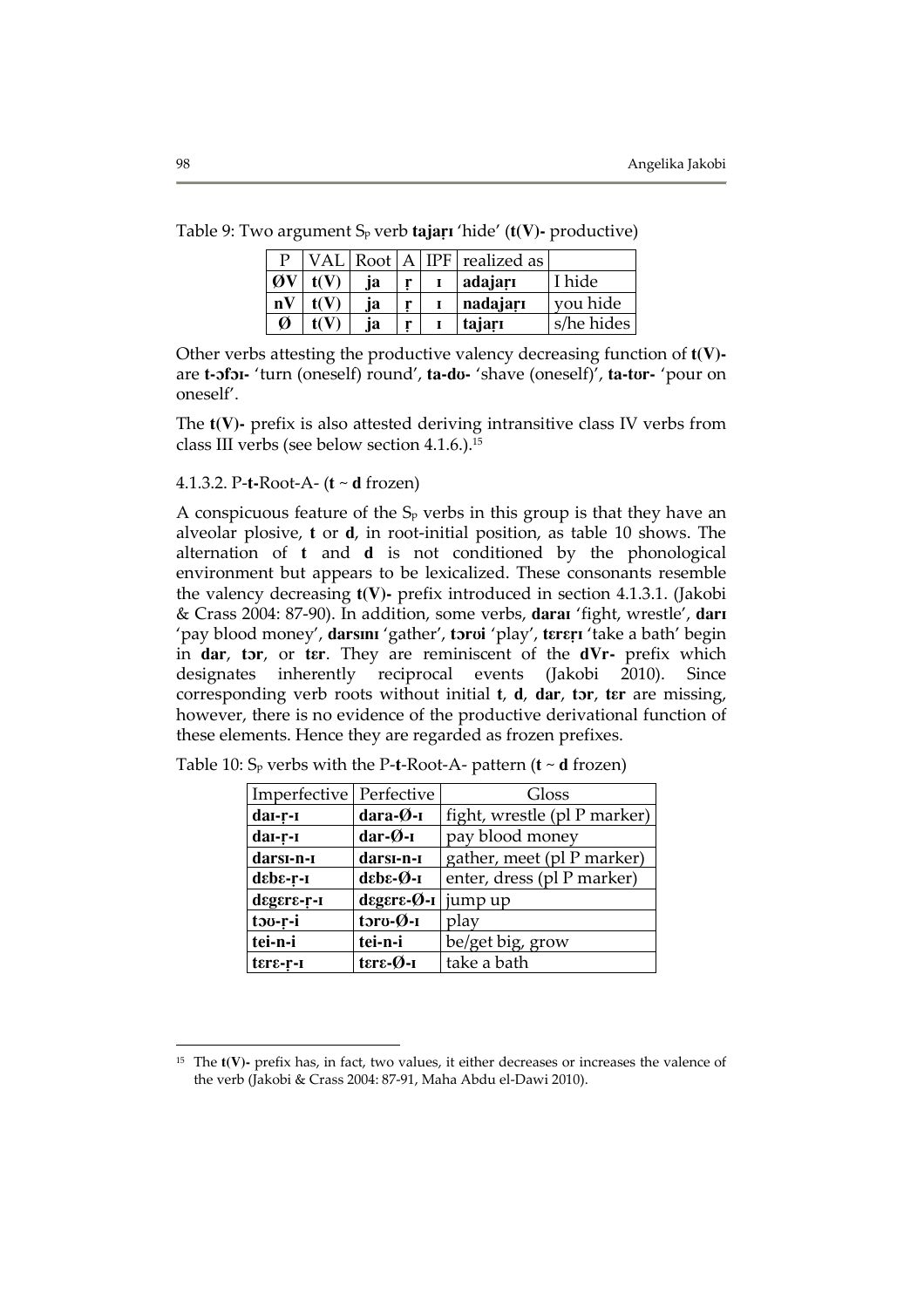These verbs display two grammatical arguments, the only referential one being treated as P, the non-referential one as A, interpreted as impersonal agent, as seen in table 11.

|              |   |               |   | $P$   VAL   Root   A   IPF   realized as |                |
|--------------|---|---------------|---|------------------------------------------|----------------|
| $\mathbf{t}$ | Ø | $d\epsilon b$ |   | $r \mid I$   terberi                     | we enter       |
| nV           | Ø | dεb           | r | nerberi                                  | vou (pl) enter |
| Ø            | Ø | dah           | r | deberi                                   | they enter     |

Table 11: Two argument S<sub>p</sub> verb deberi/debei 'enter, dress<sup>'16</sup>

4.1.4. P-Root-A- (class I)

 $\overline{a}$ 

Table 12 displays  $S_P$  verbs inflected according to the P-Root-A- pattern. It is attested by one fully inflected verb, **kederi** keder 'fall' and by three defective copula verbs displaying imperfective forms only. The last two copula verbs are quoted in their 1sg and 2sg form. Only these forms are clearly S<sub>P</sub> verbs. The corresponding  $3<sup>rd</sup>$  person forms (not shown in table 12) are suppletive. Their morphological analysis and assignment to any of the established verb classes is difficult (Jakobi & Crass 2004: 99-106).

Table 12: Two argument  $S_p$  verbs with P-Root-A- pattern

| Imperfective | Perfective                                                                | Gloss                  |
|--------------|---------------------------------------------------------------------------|------------------------|
|              | kede-r-i, kete-r-i   kede-Ø-i, kete-Ø-i   fall                            |                        |
|              | $SI-Ø-I$                                                                  | be there in future     |
|              | $\epsilon$ -r-I (1sg)                                                     | be, be there           |
|              | $\mathbf{n}$ - $\mathbf{\varepsilon}$ - $\mathbf{r}$ - $\mathbf{i}$ (2sg) |                        |
|              | $\epsilon$ -Ø-1 (1sg)<br>n- $\epsilon$ -Ø-1 (2sg)                         | be with, be in company |
|              |                                                                           |                        |

Note that the list of  $S_p$  verbs displaying the P-Root-A- pattern could be extended. The verbs with the P-**k(V)**-Root-A- and the P-**s(V)**-Root-Apattern (discussed in section 4.1.1. and 4.1.2.) display their **k(V)-** and **s(V)-** prefix only in the perfective and imperfective forms, respectively. In the opposite aspect forms (imperfective and perfective, respectively) these verbs do not have such a valency related prefix and therefore display the P-Root-A- pattern like the verbs displayed in table 12.

Table 13 shows that the one participant verb **kederi**/**kedei** 'fall' has two grammatical arguments, the single referential argument being treated as P, the second, the non-referential argument as impersonal agent.

<sup>&</sup>lt;sup>16</sup> When an overt P marker is attached to the verb root deb-, it metathesizes triggering the stop **d** to be weakened to **r** so that the root is finally realized as  $\epsilon$ **rb**- (Jakobi & Crass 2004: 37).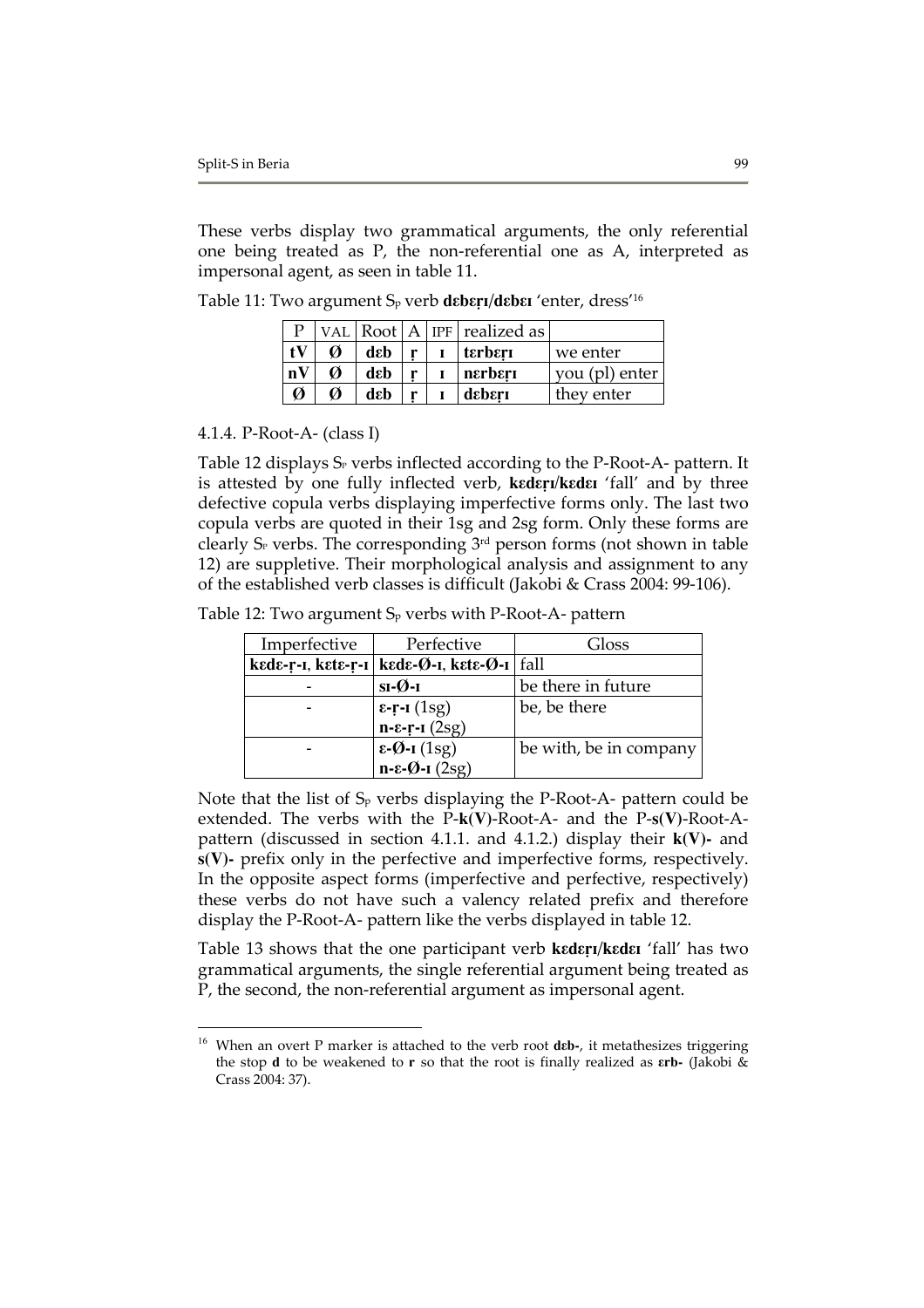Table 13: Two argument S<sub>p</sub> verb **k**ederi/**kedei** 'fall'

| D  |   |     |   | VAL   $Root$   $A$   IPF   realized as  |            |
|----|---|-----|---|-----------------------------------------|------------|
| ØV | Ø | kεd |   | $\epsilon$ g $\epsilon$ d $\epsilon$ rı | I fall     |
| nV | Ø | ked |   | negederi                                | you fall   |
| Ø  | Ø | kεd | r | kadari                                  | s/he falls |

The next two sections, 4.1.5. and 4.1.6., are concerned with  $S_p$  verbs based on a coverb plus light verb (class IV). There are two subgroups, one group inflected by the Coverb-P-**k(V)**-LVB-A- pattern and the other group by the Coverb-P-**t(V)**-LVB-A- pattern. They designate events with a single participant but formally they display two grammatical arguments. The sole referential argument is indexed by a P marker, the non-referential argument by the  $3<sup>rd</sup>$  person A marker coding an impersonal agent.

#### 4.1.5. Coverb-P-**k(V)**-LVB-A- (class IV)

As table 3 has illustrated, the  $k(V)$ - prefix is restricted to  $3<sup>rd</sup>$  person perfective forms of agentive verbs. Therefore, the presence of **k(V)-** in the inflectional paradigm shown in table 14 suggests that verbs displaying the pattern Coverb-P-**k(V)**-LVB-A- are based on such a verb form (which corresponds to the class I verbs discussed in section 4.1.1.).

There are two grammatical arguments, a referential and a nonreferential one. The referential argument referring to the animate participant is treated as P indicating that it has patient-like semantic properties. The non-referential argument is encoded in the 3rd person A marker. It is therefore interpreted as impersonal agent.

| Coverb | P  | VAL                      | <b>LVB</b> | $\mathsf{A}$ | <b>IPF</b> | realized as |                  |
|--------|----|--------------------------|------------|--------------|------------|-------------|------------------|
| hii    | ØV | Ø                        | n > i      | r            |            | hiieiri     | I feel dizzy     |
| hii    | nV | Ø                        | n > i      |              |            | hiineiri    | you feel dizzy   |
| hii    | Ø  | Ø                        | n          | Ø            |            | hiini       | s/he feels dizzy |
|        |    |                          |            |              | PRF        |             |                  |
| hii    | ØV | k(V)                     | n          | Ø            |            | hiiegini    | I felt dizzy     |
| hii    | nV | $\mathbf{k}(\mathbf{V})$ | n          | Ø            |            | hiinegini   | you felt dizzy   |
| hii    | Ø  |                          | n          | Ø            |            | hiigini     | s/he felt dizzy  |

Table 14: Two argument Sp verb **hiini**/**hiigini** 'feel dizzy'<sup>17</sup>

 $\overline{a}$ 

In the 1sg and 2sg imperfective forms, the light verb **n** is realized as vowel **i** (allomorph **i**) adopting its ATR features from the coverb. The 3rd person A marker is deleted (zero) when following a consonant.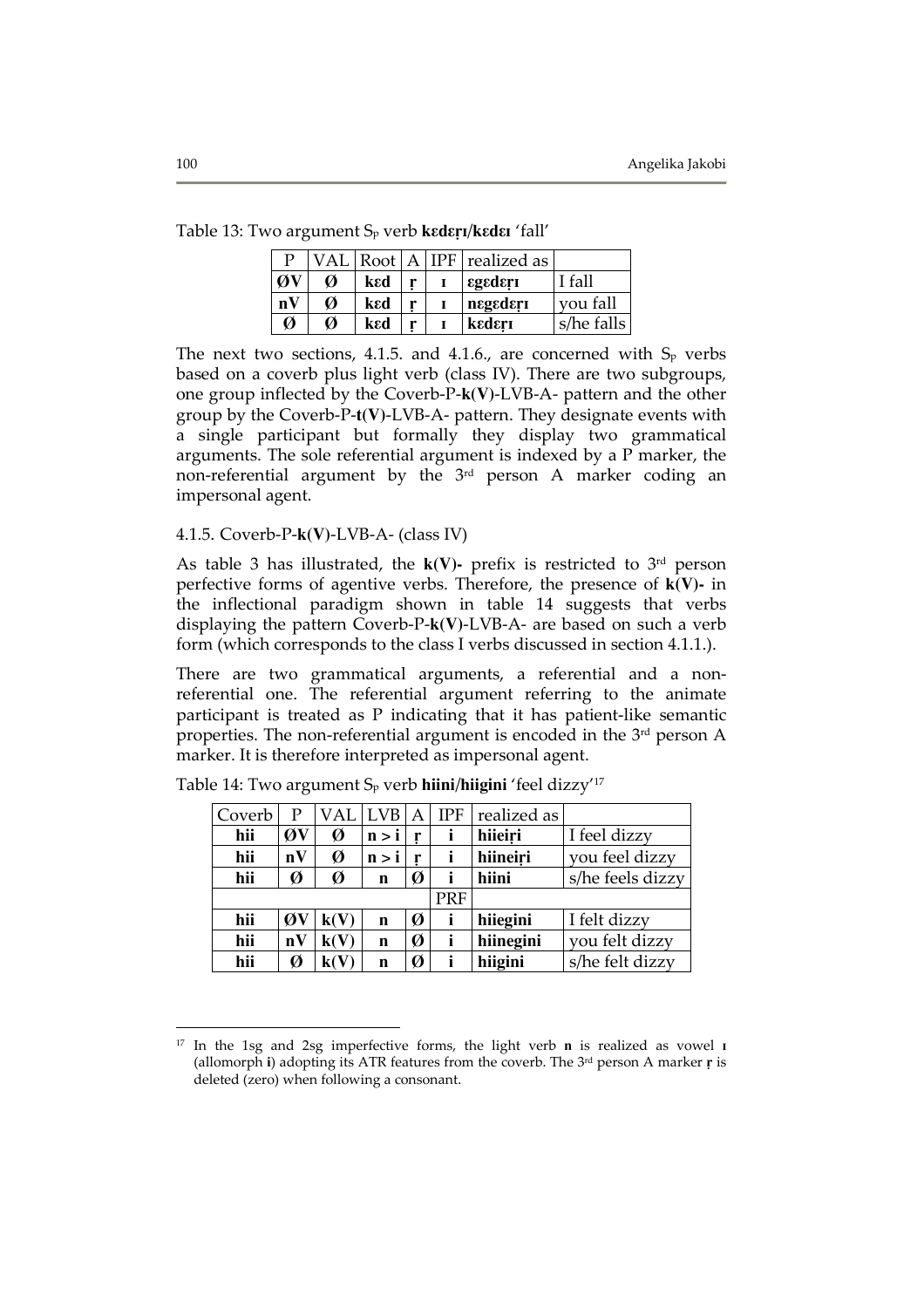Verbs with the Coverb-P-**k(V)**-LVB-A- pattern designate states and spontaneous processes. Table 15 offers just a few examples in addition to those listed in Jakobi & Crass (2004: 80).

| Imperfective | Perfective   | Gloss          |
|--------------|--------------|----------------|
| agi-n-i      | agi-ki-n-i   | be/get hungry  |
| hii-n-I      | hii-kı-n-ı   | feel dizzy     |
| hoo-n-1      | hoo-ki-n-i   | pant           |
| kedeb-n-1    | kedeb-kı-n-ı | stumble        |
| mara-n-I     | mara-kı-n-ı  | be/get red     |
| mari-n-i     | mari-ki-n-i  | fall ill       |
| taro-n-      | taro-ki-n-i  | have diarrhea  |
| orgaa-n-I    | orgaa-ki-n-i | be/get thirsty |

Table 15: Sp verbs with the Coverb-P-**k(V)**-LVB-A- pattern

4.1.6. Coverb-P-**t(V)**-LVB-A- (class IV)

As already shown in section 4.1.3.1., the **t(V)**- prefix is a productive morpheme deriving  $S_p$  verbs with decreased valency. This prefix is here attested deriving class IV verbs from class III verbs. The derived verbs have a reflexive reading, as illustrated in table 16.

Table 16: S<sub>p</sub> verb **ku terri/ku ter** 'scratch oneself'

| Coverb | P  | VAL  | <b>LVB</b>  | A | <b>IPF</b> | realized as      |                       |
|--------|----|------|-------------|---|------------|------------------|-----------------------|
| kv     | ØV | t(V) | n           | r |            | ko <i>ederri</i> | I scratch myself      |
| kv     | nV |      | n           | r |            | ko nederri       | you scratch y.self    |
| ko     | Ø  |      | n           | r |            | ko teiri         | s/he scratches h.self |
|        |    |      |             |   | <b>PRF</b> |                  |                       |
| kv     | ØV |      | n           | Ø |            | ko eder          | I scratched myself    |
| kυ     | nV | t(V) | $\mathbf n$ | Ø | T          | ko neder         | you scratched y.self  |
| kv     | Ø  |      | n           | Ø |            | ko ter           | s/he scratched h.self |

Alternatively, the 1<sup>st</sup> and 2<sup>nd</sup> person forms of the  $t(V)$ - derived light verb may be replaced by the **s(V)-** derived light verb which is inflected by P markers, too, as seen in table 17. The **s(V)-**prefix is probably identical to the valency decreasing **s(V)-** prefix employed in the inflectional pattern P-**s(V)**-Root-A- (see section 4.1.2.) where **s(V)-** is restricted to the imperfective forms, however. The  $3<sup>rd</sup>$  person form of the light verb,  $\text{terr}/\text{ter}$  is the same for the  $\text{t}(V)$ - and  $\text{s}(V)$ - derived light verb.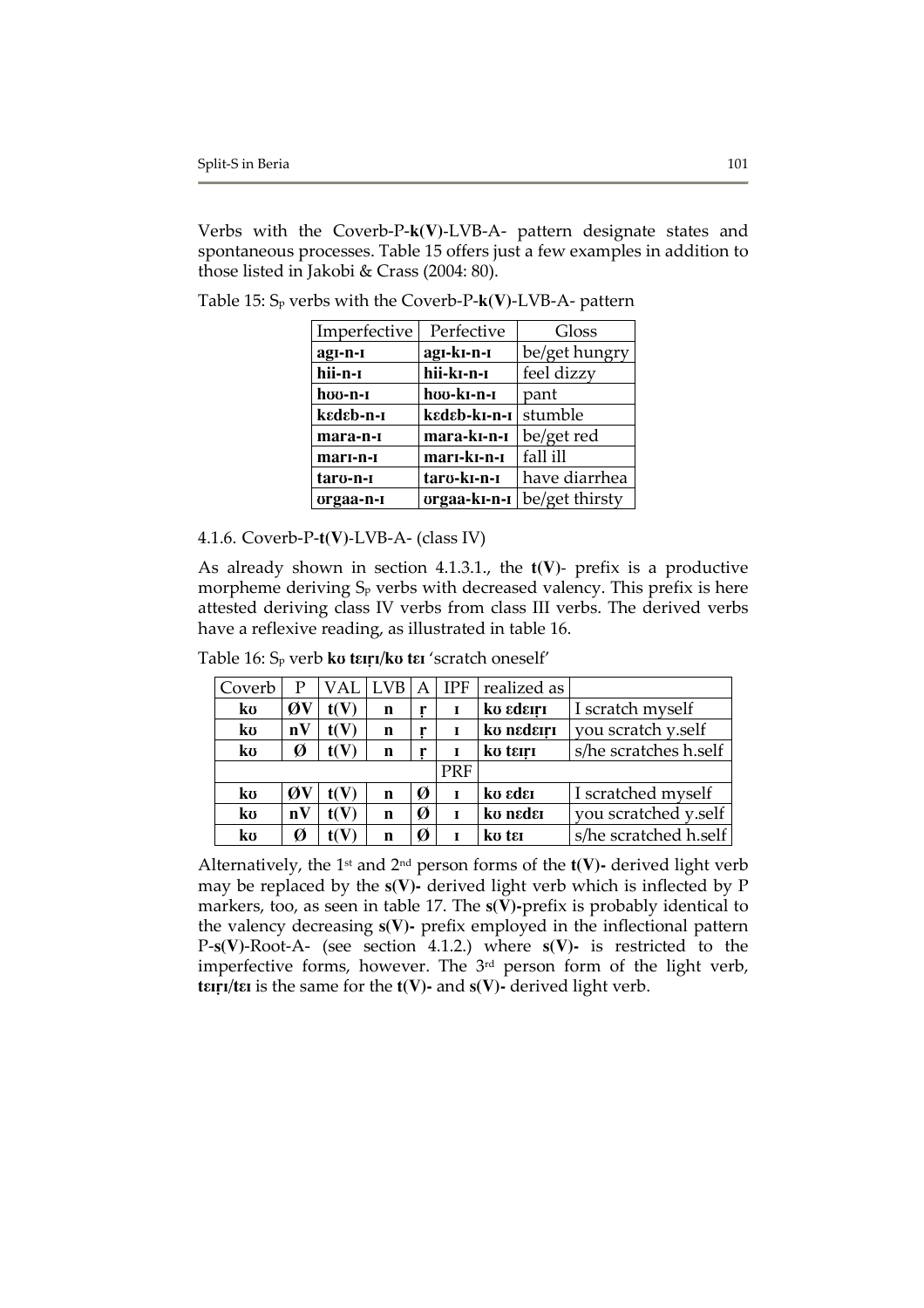| Coverb | Р  |                          | VAL LVB   A |   | <b>IPF</b> | realized as |                            |
|--------|----|--------------------------|-------------|---|------------|-------------|----------------------------|
| kv     | ØV | $\mathbf{s}(\mathbf{V})$ | n > I       | r | $\bf{I}$   | ku esiri    | I scratch myself           |
| ko     | ØV | $\mathbf{s}(\mathbf{V})$ | n > 1       | r |            | ko nesiri   | you scratch yourself       |
| ko     | Ø  |                          | n > I       | r |            | ko teiri    | s/he scratches him/herself |
|        |    |                          |             |   | <b>PRF</b> |             |                            |
| ko     | ØV |                          | n > 1       | Ø | 1          | ku esi      | I scratched myself         |
| ko     | nV | $\mathbf{s}(\mathbf{V})$ | n > 1       | Ø | L          | ko nesi     | you scratched yourself     |
| ko     | Ø  |                          | n > I       |   |            | ko tei      | s/he scratched him/herself |

Table 17: Two argument S<sub>p</sub> verb ku tar<sup>n</sup>I/ku tar 'scratch oneself'

Other verbs attested with these inflectional patterns are (quoted in their 3<sup>rd</sup> person perfective form) **gari tei** 'to disperse' (intr), **kur tei** 'to cling to sth with one's teeth', kura ter 'wash oneself', no ter 'look at oneself', sar ter 'hit oneself', and tim ter 'cut oneself'.

## 4.2. Sa verbs

Only few intransitive (one participant) verbs are inflected by A markers. They divide into two groups, one group being based on a lexical verb root (class II), the other on a coverb plus light verb (class III). Most S<sup>a</sup> verbs belong to the semantic field of motion verbs.

### 4.2.1. Root-A- (class II)

Sa verbs based on a lexical verb Root-A- are few. Table 18 presents the first three verbs in their 3rd person imperfective and perfective forms. The presence of **k(V)-** offers additional evidence of the agentive semantic properties of the single participant. The second and third verb are distinguished by number, sor- being inflected by singular A markers, **kudu-** by plural A markers. The last two verbs, ju- 'go' and kei- 'come' are presented with their root as it appears in the  $1<sup>st</sup>$  and  $2<sup>nd</sup>$  person forms (The  $3<sup>rd</sup>$  person forms are based on suppletive roots inflected as  $S<sub>P</sub>$  verbs. They are not provided in table 18).

| Imperfective           | Perfective                                               | Gloss                     |
|------------------------|----------------------------------------------------------|---------------------------|
|                        | $h$ II-r-I < *hIrI-r-I   k-II-r-I < *k-hIrI-r-I   run    |                           |
| $s$ or- $\emptyset$ -I | $kv$ -sur- $Ø$ -I                                        | come out, go out $(sg A)$ |
| kodo-r-1               | $k \ddot{\omega}$ d $\ddot{\omega}$ - $\ddot{\omega}$ -I | come out, go out (pl A)   |
| ju-                    | ju-                                                      | go, go to                 |
| kei-                   | kei-                                                     | come                      |

Table 18: Sa verbs based on lexical verb roots (class II)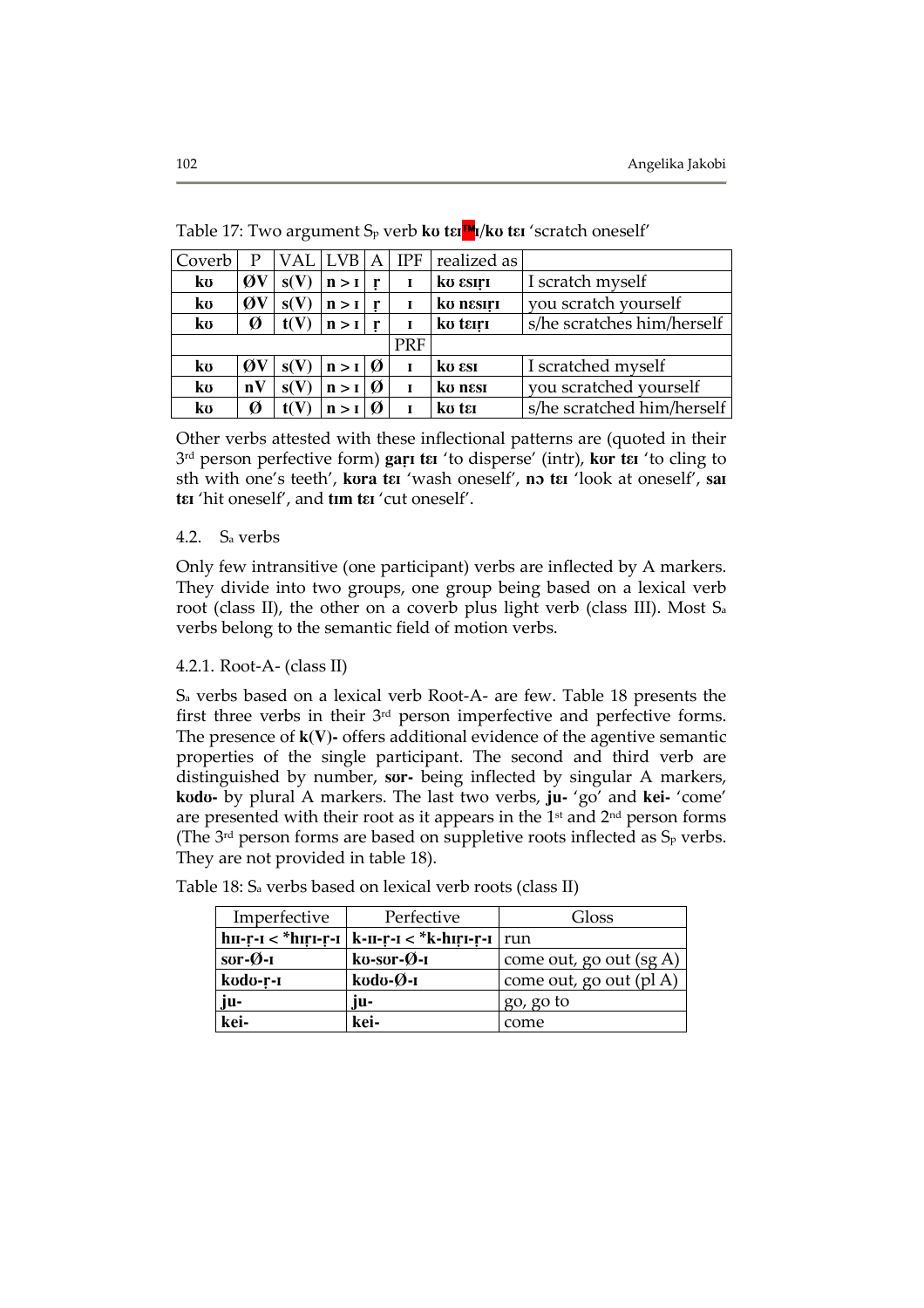Table 19 shows that the single argument S of hiri-'run' is encoded in an A marker suggesting that the single participant has agentive properties, such as control, intention, and volition.

| <b>VAL</b> | Root | $\boldsymbol{A}$ | <b>IPF</b> | realized as |           |
|------------|------|------------------|------------|-------------|-----------|
| Ø          | hırı | g                | I          | hırıgı      | I run     |
| Ø          | hırı | n                |            | hırını      | you run   |
| Ø          | hırı | r                |            | hurı        | s/he runs |
|            |      |                  | PRF        |             |           |
| Ø          | hırı | g                |            | hırıgı      | I ran     |
| Ø          | hırı | n                | Т          | hırını      | you ran   |
|            | hırı | r                |            | kurı        | s/he ran  |

Table 19: S<sub>a</sub> verb **huri/kuri** 'run'

4.2.2. Coverb-**k(V)**-LVB-A- (class III)

A sample of Sa verbs inflected by the Coverb-**k(V)**-LVB-A- pattern is provided in table 20. Note that the 3rd person forms of Sa verbs inflected by that pattern (class III) do not differ from the corresponding forms of the Sp verbs inflected by the Coverb-P-**k(V)**-LVB-A- pattern (class IV), as can be seen when comparing table 20 to table 15.

Table 20: Sa verbs assigned to class III

| Imperfective | Perfective            | Gloss                     |
|--------------|-----------------------|---------------------------|
| ju-n-i       | ju-ki-n-i             | ascend, climb up          |
| hui-n-i      | hui-ki-n-i            | climb                     |
| goi-n-i      | goi-ki-n-i            | set out, get up and leave |
| hɛr-n-ɪ      | her-ki-n-i            | be silent                 |
| hir-n-i      | hir-ki-n-i            | fly                       |
| jar-n-I      | jar-kı-n-ı            | gallop                    |
| kei-n-i      | k $\epsilon$ r-kr-n-r | leave, go off             |
| mori-n-i     | mori-ki-n-i           | go for a walk             |
| tei-n-i      | tei-ki-n-i            | descend                   |
| iri-n-i      | iri-ki-n-i            | be annoyed                |

These verbs have a sole grammatical argument which is treated as A, as can be seen from the following paradigm in table 21. So the participant referred to is conceived of as having agentive properties, such as control, intention, volition.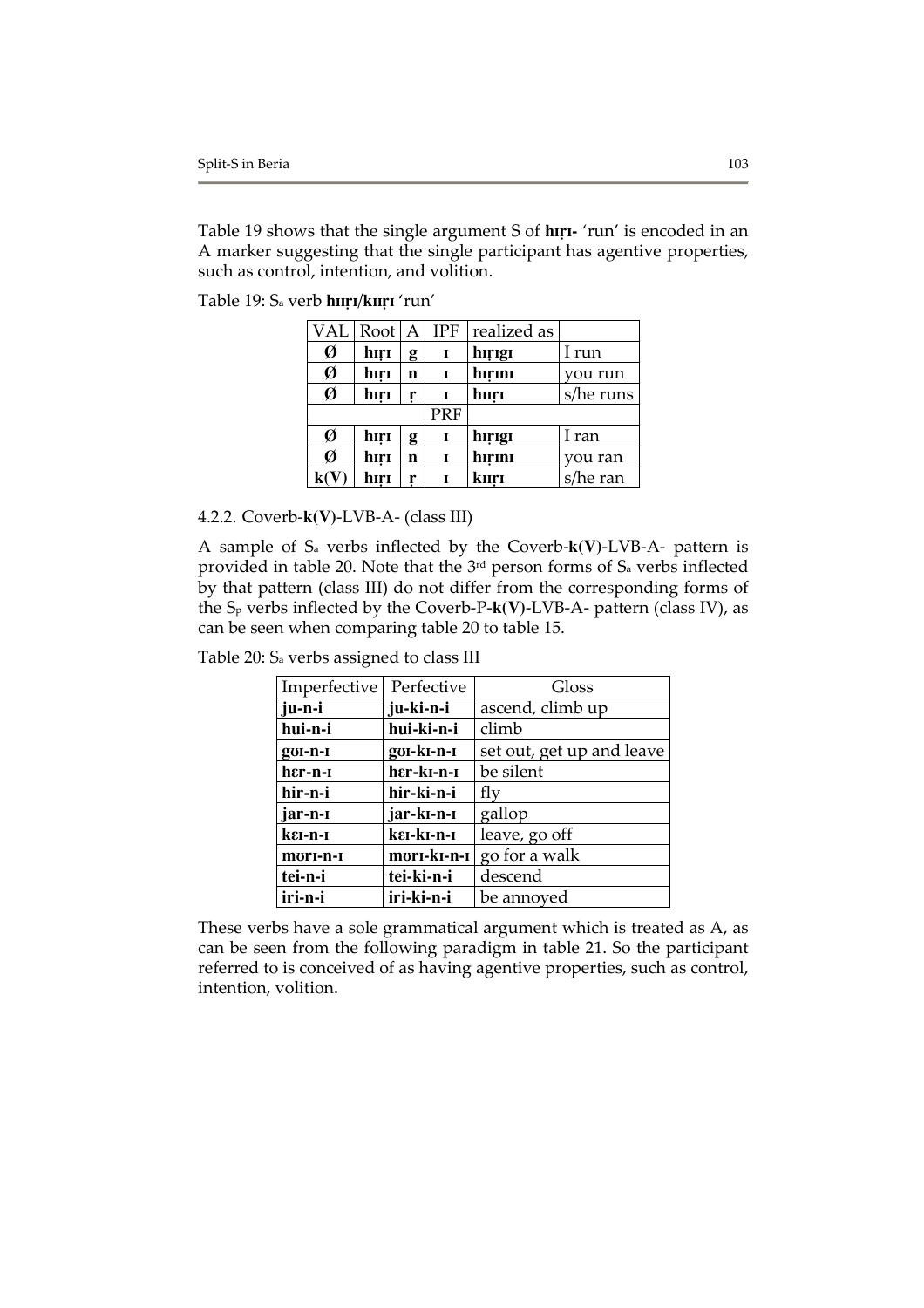| Coverb         | VAL               | <b>LVB</b>        | А | <b>IPF</b> | realized as |             |
|----------------|-------------------|-------------------|---|------------|-------------|-------------|
| $k\varepsilon$ | Ø                 | $n > \varepsilon$ | g | I          | kiegi       | I leave     |
| $k\epsilon$    | Ø                 | $n > \epsilon$    | n |            | kieni       | you leave   |
| $k\epsilon$    | Ø                 | $\mathbf n$       | Ø |            | kann        | s/he leaves |
|                |                   |                   |   | PRF        |             |             |
| $k\epsilon$    | Ø                 | $n > \varepsilon$ | g |            | kiegi       | I left      |
| $k\epsilon$    | Ø                 | $n > \epsilon$    | n |            | kieni       | you left    |
| $k\epsilon$    | ${\bf k}({\bf V}$ | $\mathbf n$       | Ø |            | kargını     | s/he left   |

Table 21: S<sub>a</sub> verb **k***emi*/**k***ergini* 'leave<sup>'18</sup>

Because of the one to one correspondence between the single participant and the sole referential argument, Sa verbs are considered to be the only true intransitive verbs.

### 4.3. Summary of verb classes

As summarized in table 22, the preceding sections offer evidence of two macro verb classes, one class comprising verbs based on inflected lexical verb roots, the other class comprising verbs based on coverbs plus an inflected light verb. Each of the two macro classes further divides into two major verb classes, class I and IV being restricted to verbs whose most agent-like argument is treated as P, class II and III being characterized by verbs whose agent-like argument is treated as A.

Transitivity depends on the number of participants in the event, the number of grammatical and referential arguments and on the treatment of the most agent-like argument as P or A.

True intransitive (i.e. one participant, one grammatical argument) verbs are few. They all belong to the category of  $S_A$  verbs, as their single argument is associated with A, e.g. **huri/kuri** 'run' (class II) and **kem/keigini** 'leave' (class III). Corresponding true intransitive S<sub>p</sub> verbs do not exist. Thus, the majority of the single participant (i.e. semantically intransitive) verbs is formally transitive as they display two grammatical arguments, the most agent-like argument being treated as P.

l.

The coverb **kz** is realized as **kI** when followed by the allomorph  $\epsilon$  of the light verb (Jakobi & Crass 2004: 29). The segmentally identical forms of the imperfective and perfective differ in respect to tone, e.g. **kiègì** (1sg imperfective) versus **kiégí** (1sg perfective).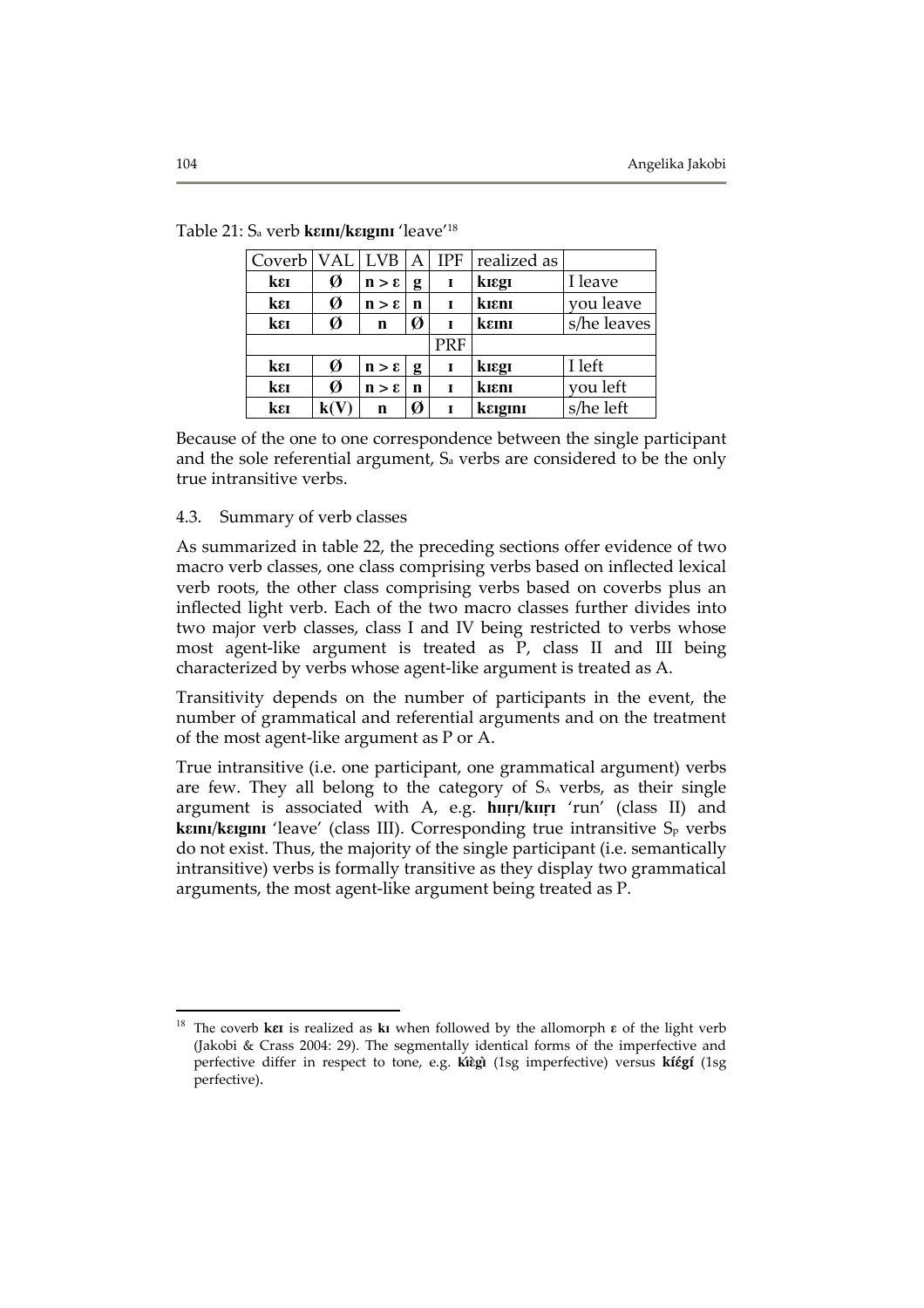| Macro                   | Major        | Most       | Number of           | Minor                        |
|-------------------------|--------------|------------|---------------------|------------------------------|
| verb                    | verb         | agent-like | participants &      | verb                         |
| classes                 | classes      | argument   | gramm. arguments    | classes                      |
|                         |              | treated as |                     |                              |
|                         |              |            | 1 or 2 participants | $P-k(V)$ -Root-A-            |
|                         | T            | P          | 2 arguments         | $P-S(V)$ -Root-A-            |
|                         |              |            | 1 participant       | $P-t(V)$ -Root-A-            |
| Lexical<br>verb root    |              |            | 2 arguments         | P-Root-A-                    |
|                         |              |            | 2 participants      | P-Root-A-                    |
|                         | $\mathbf{I}$ | A          | 2 arguments         | $=$ transitive <sup>19</sup> |
|                         |              |            | 1 participant       | Root-A-                      |
|                         |              |            | 1 argument          | $=$ true intr                |
|                         |              |            | 2 participants      | Coverb-P-LVB-A-              |
|                         | III          | A          | 2 arguments         | = transitive                 |
| Coverb                  |              |            | 1 participant       | Coverb-LVB-A-                |
| $^{+}$<br>Light<br>verb |              |            | 1 argument          | = true intr                  |
|                         |              |            |                     | Coverb- $P-k(V)$ -           |
|                         | IV           | P          | 1 participant       | LVB-A-                       |
|                         |              |            | 2 arguments         | Coverb-P- $t(V)$ -           |
|                         |              |            |                     | LVB-A-                       |

Table 22: Classification of verbs

# **5. Concluding remarks**

 $\overline{a}$ 

The split-S system of Beria displays several morphological, morphosyntactic, and semantic features which – on the basis of crosslinguistic studies by Merlan (1985), Mithun (1991), and Comrie (2011)  $$ are identified as typical of split-S languages. They will be addressed in the following.

The split-S system is characterized by head-marking morphology, i.e. it is marked by person affixes on the verb. Cross-linguistically, split-S marking by means of person affixes on the verb is much more frequent than by means of case marking on the core constituents (Comrie 2011).

Marking the A, P, and S argument on the verb (i.e. the head of the clause) rather than on the core constituents (i.e. the dependents) appears to be rare in Africa. Nichols & Bickel (2011) point out that "[t]he headmarked clause is common in the Americas and Australia-New Guinea

<sup>&</sup>lt;sup>19</sup> This group of agentive class II verbs divides into two groups depending on how the 3<sup>rd</sup> person perfective form is marked, either by the **k(V)**- prefix or by the -**ε** suffix (Jakobi & Crass 2004: 59).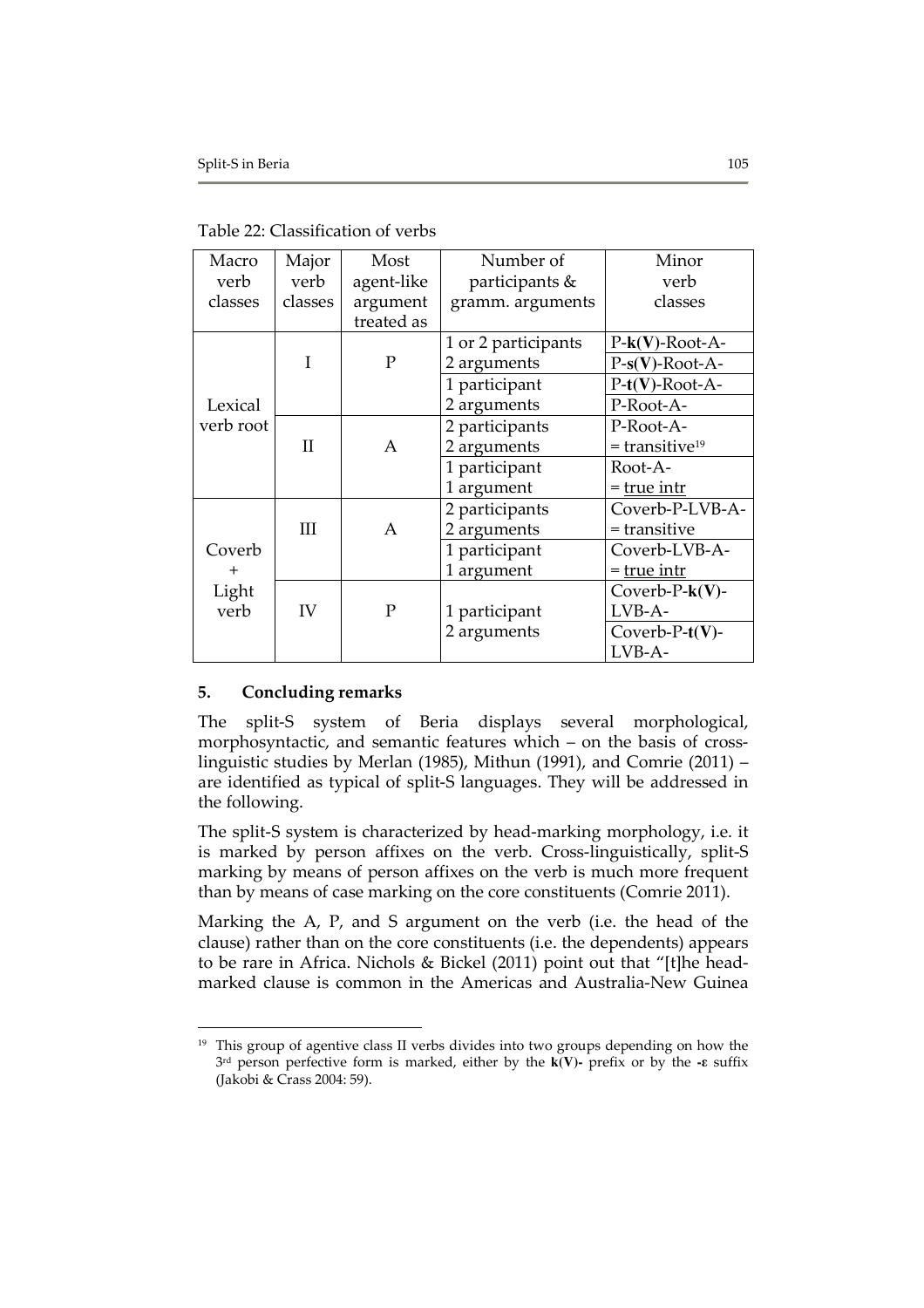and very rare elsewhere. (There are five tokens in Africa, but three of them come from the young but widespread Bantu family.)". The three Bantu languages are Swahili, Zulu, and Luvale. The remaining two languages are Lango (Eastern Sudanic, Western Nilotic) and Bagirmi (Central Sudanic, Bongo-Bagirmi). Beria (and Teda) should be added to this list of African head-marking languages.

The recognition of the split-S system is not only relevant for the understanding of grammatical relations in the Saharan languages; it is interesting for typological reasons, too. Split-S systems are mainly known from languages spoken outside of Africa, especially American Indian, Caucasian, Austronesian, Papuan, Tibeto-Burman and Indo-European languages. In Africa, however, split-S systems appear to be rare or at least they have rarely been documented. Apart from Beria (and Teda), split-S is  $-$  as far as I know  $-$  attested in two African languages only, in Loma, a Mande language of Liberia (Rude 1983), and in Kalanga, a Southern Bantu language of Zimbabwe (Kangira 2004).

The large class of  $S_p$  verbs contrasts with the small class of  $S_a$  verbs. Moreover, the valency decreasing **t(V)-** and **s(V)-** prefixes attests the productivity of the  $S_p$  inflectional pattern. A corresponding productive device deriving Sa verbs is lacking, however. The different size and productivity of the Sp and Sa classes is another characteristic of split-S languages.

Most Sp verbs display two grammatical arguments though only one referential argument. These verbs are therefore formally transitive. Their non-referential argument is always indexed by a  $3<sup>rd</sup>$  person A marker considered to represent an impersonal agent.

According to Comrie (pers. comm.), it is striking that the split-S system of Georgian and Basque has essentially the opposite pattern,  $S_p$  verbs having one grammatical argument, Sa verbs having two grammatical arguments, though only one referential argument.

While Georgian and Basque S<sub>a</sub> verbs are characterized by a mismatch between the sole referential argument and the obligatory presence of two grammatical arguments, it is Beria  $S_p$  verbs that exhibit this mismatch.

A few Sp verbs ('learn', 'forget', 'enter, dress') have two participants though three grammatical arguments. One of these arguments is referring to the animate participant; it is encoded in a P marker. The second argument (referring to the participant which learns, forgets, enters/dresses) is encoded in an unmarked core constituent. Only when focused it becomes obvious that this constituent is another argument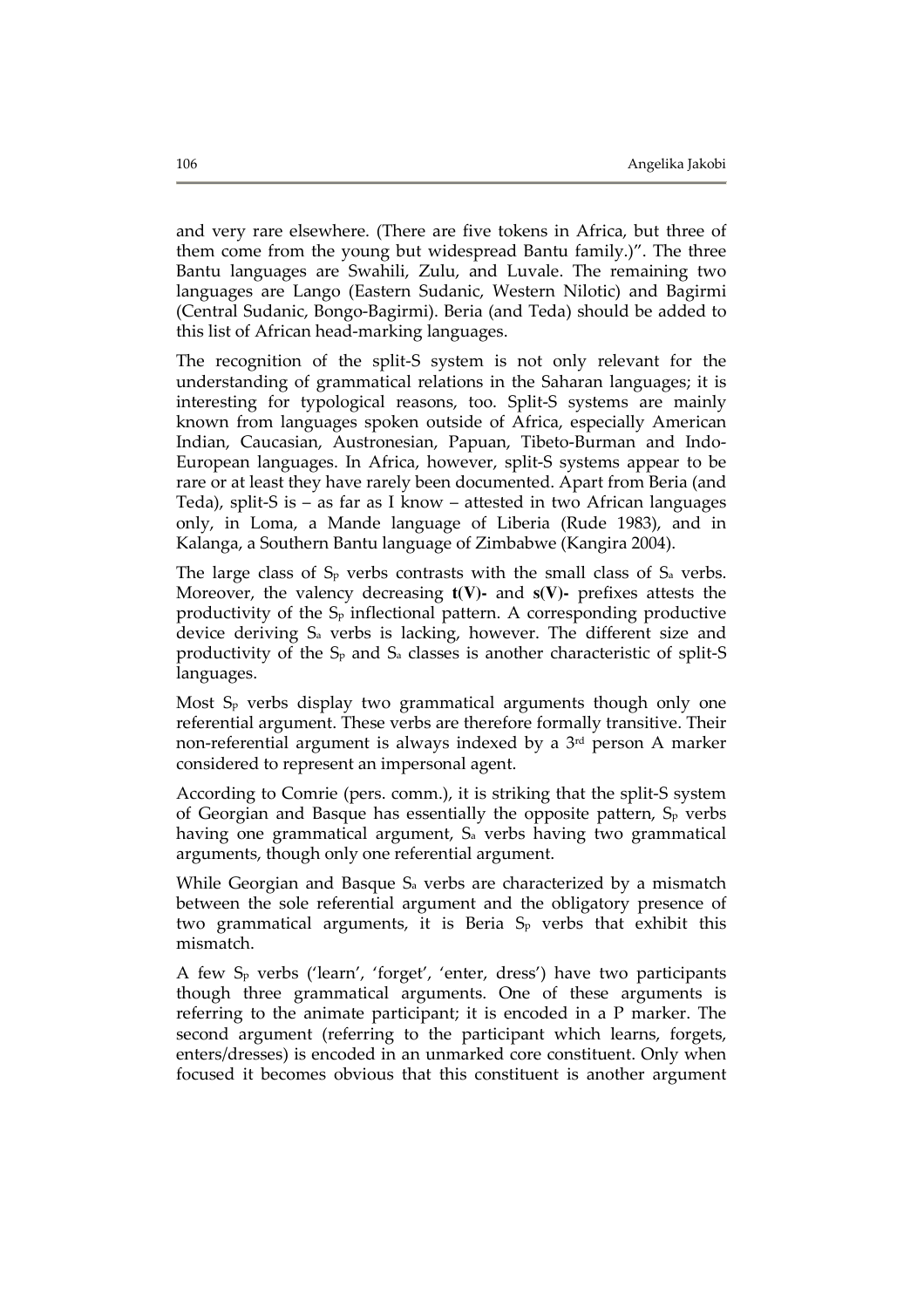encoded as P. According to Mithun (1991: 517), it is not uncommon for split-S languages to have two P arguments "if neither participant performs/effects/instigates or controls." The third argument is encoded as non-referential 3rd person A marker.

The valency decreasing **t(V)-** and **s(V)-** prefixes require the sole argument S to be treated as P. The interaction of derivational morphology with the grammatical treatment of S as P or A is a common morphosyntactic feature of split-S languages.

The participants in events designated by  $S_p$  or  $S_a$  verbs play different semantic roles. In processes such as growing, falling, dying, or dozing, the participant is an unvolitional and unintentional undergoer. In perceptional events such as hearing and feeling pain, the animate participant plays the role of an experiencer lacking control of the event. Other  $S_{P}$  verbs like 'fight', 'wrestle', 'pay a fine' and 'play' designate events that are inherently reciprocal, the animate participants playing simultaneously an actor and undergoer role. States, changes of state and location as well as change of body posture such as 'lie down', 'sit down', 'stand up', have an affected patient-like participant. However, events such as running, going, leaving, coming are conceived of as having a volitional, intentional, and controlling participant as suggested by the fact that the participant is cross-referenced by an A marker.

Thus Beria corroborates the assumption that the alignment of S with P or A has a semantic basis. However languages differ in respect to the particular semantic feature to which they are sensitive, such as agency, animacy, control, volitionality, and effectiveness. In Beria the system of grammatical relations appears to be particularly sensitive to control, intention, and volition or the lack thereof.

Although a split-S system has some semantic basis, membership in the group of  $S_p$  or  $S_a$  verbs cannot be predicted, it is lexicalized. This finding is supported by the *verba sentiendi* **hiini**/**hiigini** 'feel dizzy' and **irini**/**irigini** 'be annoyed', the first being inflected by P markers, the second by A markers.

Split-S languages are also characterized by the presence of a major intransitive verb class displaying 'middle' semantics. In Beria, this class is represented by the S<sub>p</sub> verbs. As illustrated by the "Medium-Verben" listed in Jakobi (2010), they designate events oriented to the (body of the) subject. Evidence of middle semantics is also corroborated by Wolfe's paper "Splits in the middle".

The split-S system exists in Beria (and in Teda) but not in Kanuri which has an accusative system. Important questions yet to be answered are: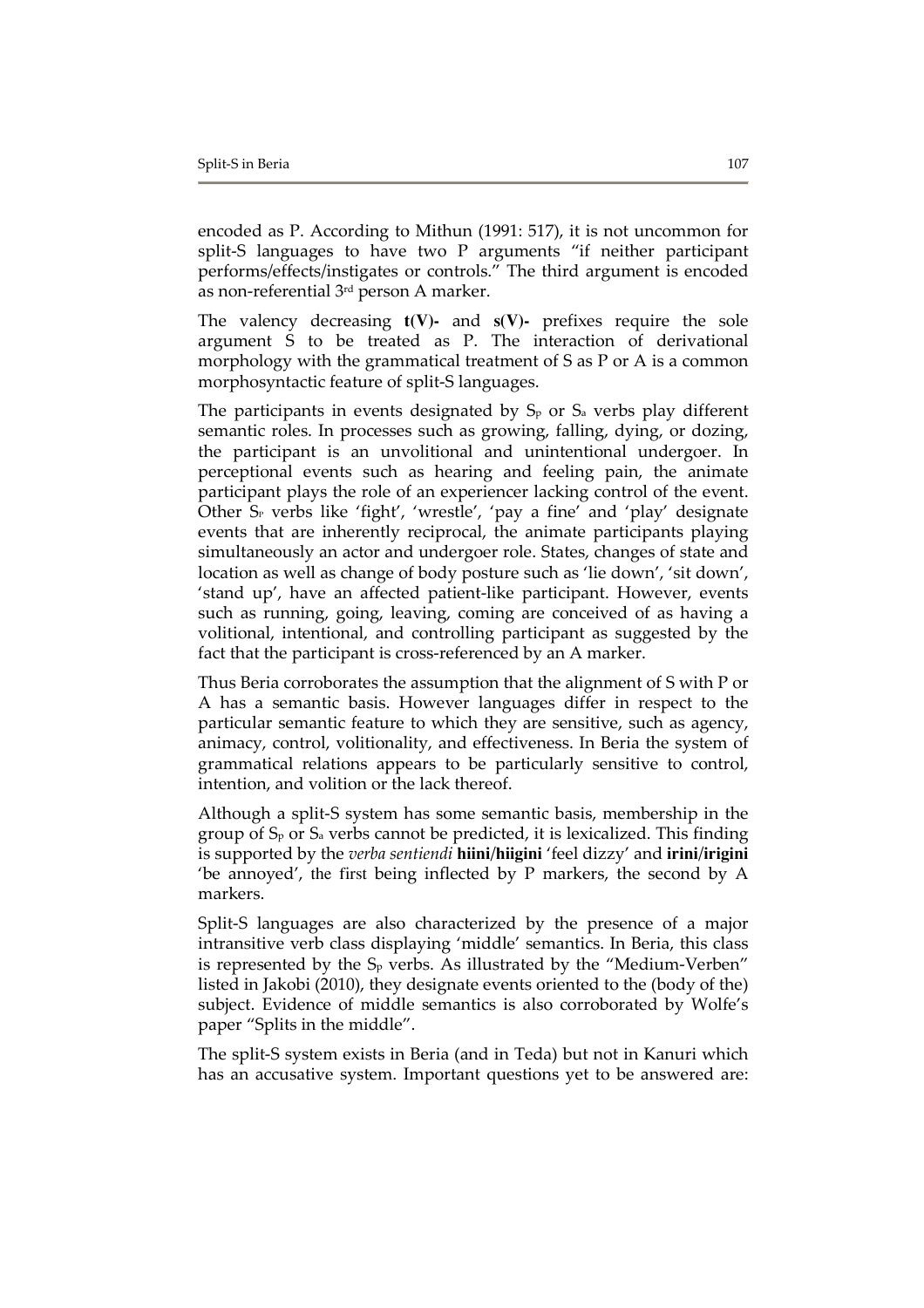Has the accusative system developed from the split-S system or is there evidence of the reverse direction of change? What are the driving forces for the restructuring of the system of grammatical relations?

#### **References**

- Butt, Mariam. 2003. The light verb jungle. *Harvard Working Papers in Linguistics* 9: 1-49.
- Comrie, Bernard. 2011. Alignment of case marking. In Matthew S. Dryer & Martin Haspelmath (eds.), *The World Atlas of Language Structures Online.* Munich: Max Planck Digital Library, chapter 99. Available online at http://wals.info/chapter/99. Accessed on 2011-07-21.
- Creissels, Denis. 2006/07. Book review of Jakobi & Crass' *Grammaire du beria (langue saharienne)* (2004), *Afrika und Übersee* 89: 276-280.
- Creissels, Denis. 2007. Remarks on split intransitivity. Available online http://www.ddl.ish-lyon.cnrs.fr/fulltext/Creissels/Creissels 20 07c.pdf. Accessed on 2011-05-01.
- Cyffer, Norbert. 1991. The Zaghawa verb structure and its relation to other Saharan languages. In M. Lionel Bender (ed.), *Proceedings of the Fourth Nilo-Saharan Linguistics Conference, Bayreuth, August 30. – Sep. 2, 1989*. Hamburg: Helmut Buske. 79-90.
- Fadoul Khidir, Zakaria. 2005. *Bases et radicaux verbaux. Déverbatifs et déverbaux du beria (langue saharienne).* Cologne: Rüdiger Köppe.
- Jakobi, Angelika. 2006. Focus in an active/agentive alignment system the case of Beria (Saharan). In Ines Fiedler & Anne Schwarz (eds.), *Papers on Information Structure* (ZAS Papers in Linguistics 46). Berlin. 129-142.
- Jakobi, Angelika. 2007. Semantics and syntax of motion verbs in Beria (Saharan). *Annual Publication in African Linguistics* 5: 113-126.
- Jakobi, Angelika. 2010. Morphosyntax und Semantik der Medium-Verben im Beria (Saharanisch). In Armin R. Bachmann, Christliebe El Mogharbel & Katja Himstedt (eds.), *Form und Struktur in der Sprache. Festschrift für Elmar Ternes.* Tübingen: Narr. 161-185.
- Jakobi, Angelika & Joachim Crass. 2004*. Grammaire du beria (langue saharienne).* Cologne: Rüdiger Köppe.
- Kangira, Jairos. 2004. Split intransitivity in Kalanga. *Zambezia* 31: 46-61.
- Kellenberger, Joshua. 2008. On classifying Beria verbs. Paper to be published in the Proceedings of the 10<sup>th</sup> Nilo-Saharan Linguistic Colloquium, Paris 2007.
- Lukas, Johannes. 1952. Umrisse einer ostsaharanischen Sprachgruppe.